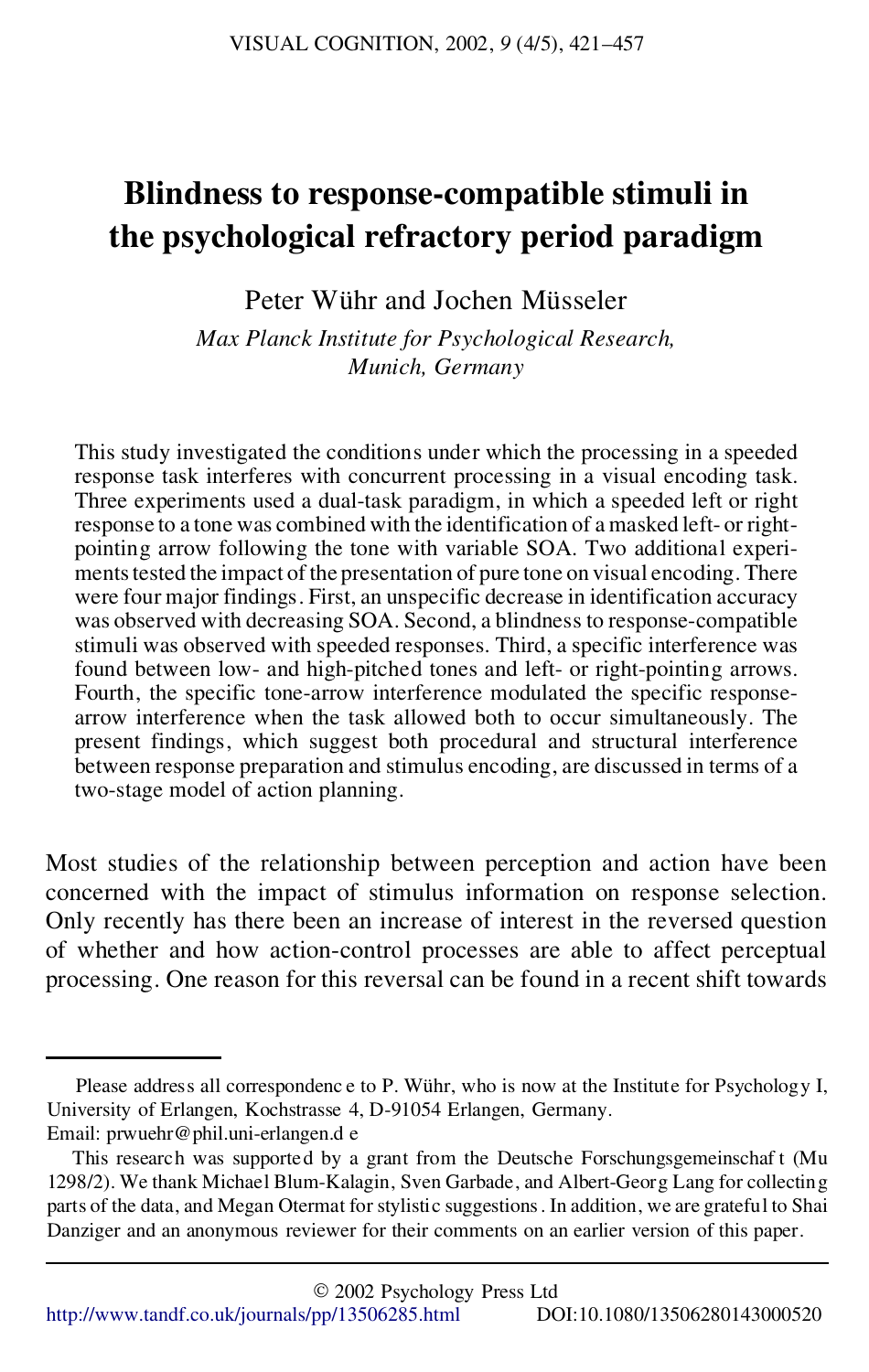theoretical frameworks of action planning in which voluntary actions are seen to be cognitively evoked by the anticipations of their sensory effects. Thus, the assumption is that movements are cognitively represented by their external effects and, thus, could be initiated by the activation of the corresponding *effect codes* (Greenwald, 1970; Hoffmann, 1993; Hommel, Müsseler, Aschersleben, & Prinz, in press; MacKay, 1987; Prinz, 1990, 1997; for early versions of this idea see James, 1890; Lotze, 1852). This view implies that not only stimulus codes (i.e., codes of perceived events), but also response codes represent external events (i.e., codes of yet to-be-produced events). Accordingly, cognitive codes common to perception and action constitute the interface between these domains. Another consequence of this notion is that stimulus processing and response preparation can overlap both in time and in structure and, thus, are able to affect each other in a specific manner (Hommel, 1997; Hommel et al., in press; Müsseler, 1999).

The question of whether action–control processes are able to affect perceptual processing can be put to an empirical test by using a dual-task paradigm; that is, observers' ability to identify a stimulus should be studied in situations in which they are engaged in an unrelated motor task. In the most established experimental dual task, the so-called paradigm of the psychological refactory period (PRP), individuals have to perform two speeded responses to different stimuli presented in close succession. In the case of a short stimulus onset asynchrony (SOA), processing on the two tasks overlaps in time, and the second response slows down (see Pashler, 1994, for an overview). Most authors attributed this latency increase of the second response during the preparation and execution of the first response to a "bottleneck" in cognitive processing. In other words, when the system is occupied with processing in one task, processing in a second task must be postponed when it requires the same cognitive operations (e.g., Pashler, 1994; Welford, 1952, 1980) or cognitive resources (e.g., Kahneman, 1973; Wickens, 1980).

Many studies investigated dual-task interference between two speeded response tasks.The observed costs were assumed to originate from a bottleneck at the response selection stage, that is, from the inability simultaneously to select (e.g., Pashler, 1984, 1989; Welford, 1952, 1980) and/or to execute (e.g., De Jong, 1993; Karlin & Kestenbaum, 1968; Keele & Neill, 1978) two motor responses. Only a few authors were interested in the question of whether the processing of a response task also affects the processing of a perceptual task; and, indeed, they found perceptual impairments (Arnell & Duncan, 1998; De Jong, 1993; De Jong & Sweet, 1994; Jolicoeur, 1999a). For example, Jolicoeur (1999a) reported that the identification of a foveally presented, pattern-masked letter is impaired when the observer is simultaneously engaged in responding to an auditory stimulus. Jolicoeur (1999a) suggested that the "short-term consolidation" of visual information in short-term memory is disturbed by the concurrent processing of the response task. However, it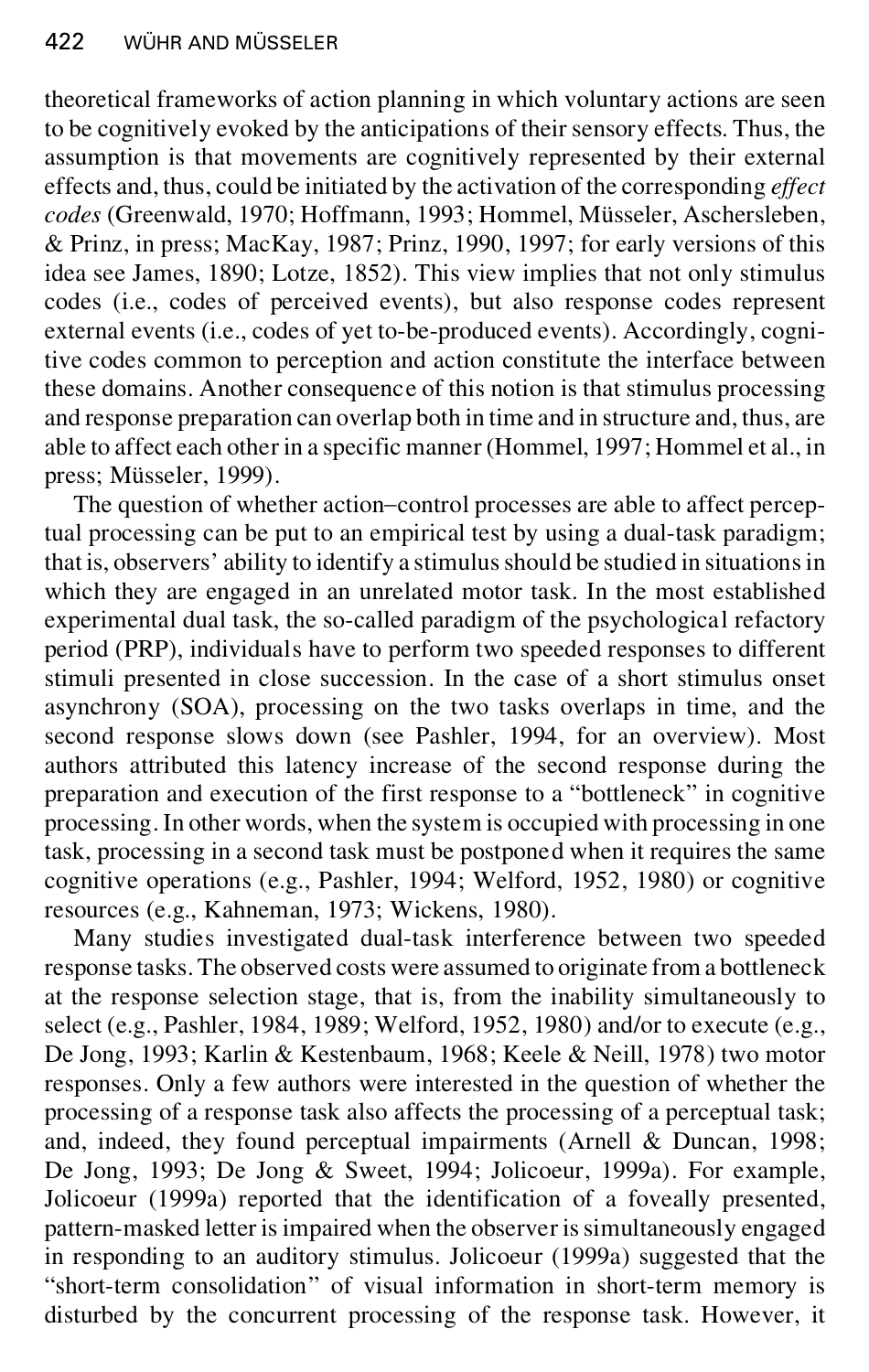remained unclear which of the processes in the response task was responsible for this disturbance.

Indeed, most of the studies showing unspecific impairments in perceptual performance when the participants are simultaneously engaged in a response task are not able to unequivocally localize the source of interference. For example, De Jong and Sweet (1994) found a decline in accuracy in a visual encoding task when the SOA wasshortened between a tone calling for a manual response and the visual stimulus. Additionally, they observed that the size of the decline in perceptual accuracy varied substantially, depending on which task had been emphasized in the instruction. From this observation, the authors concluded that there are at least two factors limiting perceptual performance under dual-task conditions: The inability to fully prepare two tasks simulta neously and the interference between these two tasks. Thus, both the source and the relative contributions of (unspecific) interference and preparatory limitations remain vague.

A different strategy in the investigation of whether the processing in a motor task can actually affect the concurrent processing in a perceptual task is to look for specific interferences between a motor task and a perceptual task. Specific interferences are observed when the performance in the perceptual task varies as a function of the degree of *feature overlap* between the to-be-identified stimulus and the concurrent response. Because the feature overlap between a response task and a perceptual task can be varied while holding the preparation for the perceptual task constant, the observation of specific interference would indicate a structural crosstalk between response preparation and stimulus encoding.

Recent experiments in our lab revealed such specific interferences. The assumption wasthat the initiation of an action leadsto a temporary insensitivity to a stimulus that shares common codes with the response within the same cognitive system. More concretely, such a code was considered to be used when a right (left) keypress (indicated by a response cue) was generated as well as when an arrow pointing to the right (left) was encoded (Müsseler, 1995; Müsseler & Prinz, 1996). Accordingly, the observer's sensitivity to stimulus events that share features with a response was assumed to decrease during the execution of this response. In other words, the perceptual and the motor event codes come into conflict with respect to the overlapping feature code in the compatible condition, whereas they can coexist without any conflict in the incompatible condition. And, indeed, this was observed in our experiments: The identification of a right arrow was reduced when presented during the execution of a right response as compared to during the execution of a left response and vice versa ("blindnessto response-compatible stimuli"; Müsseler & Hommel, 1997a, b; Müsseler, Steininger, & Wühr, 2001; Müsseler, Wühr, & Prinz, 2000; Wühr & Müsseler, 2001; for overviews see Müsseler, 1999; Wühr, 2000).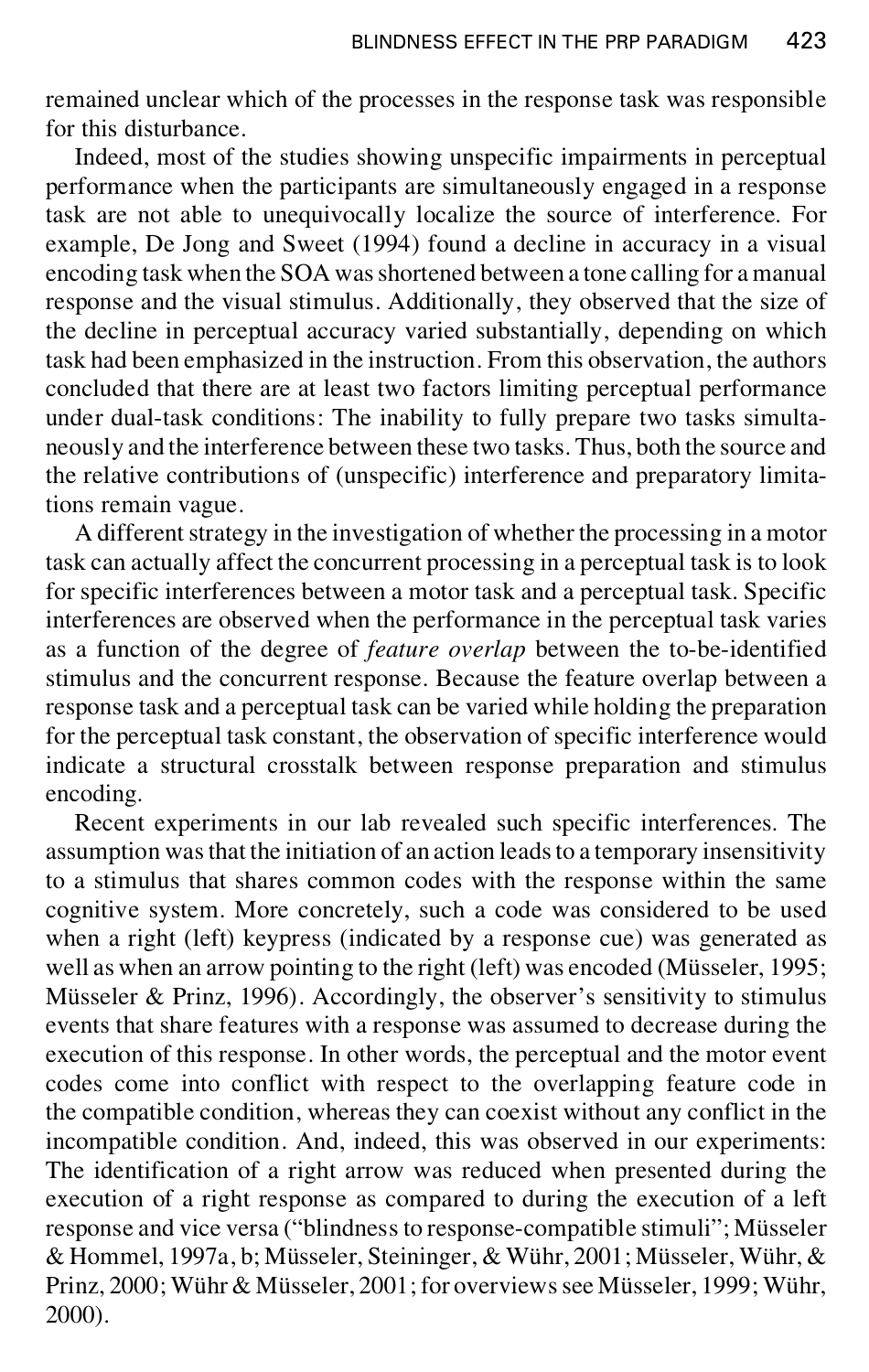When these experiments were designed, the main interest was to determine the influence of a pure motor response on the perceptual encoding of visual stimuli. Consequently, the aim was to minimize the contribution of the response-inducing stimulus (i.e., of the response cue). Therefore, participants were instructed to perform the response at leisure after the presentation of the response cue in order to ensure that an already selected and prepared response would be executed when the masked stimulus was presented. Accordingly, the perceptual impairment still occurred when the response cue was omitted from the procedure and participants were instructed to generate the response endoge nously (Müsseler et al., 2000). Thus, in contrast to the PRP experiments mentioned earlier (e.g., De Jong & Sweet, 1994; Jolicoeur, 1999a), the encoding of the response cue and the preparation of the corresponding response were not speeded.

The aim of the present study was to further investigate the blindness to response-compatible stimuli with speeded responses; that is, with a PRP-like paradigm. Therefore, an experimental set-up was used similar to that used by Jolicoeur (1999a). He combined a speeded manual keypress to a tone with the visual identification of a briefly presented, pattern-masked stimulus; and he varied the SOA between the tone and the stimulus. As previously mentioned, the observed decrease in identification accuracy with decreasing SOA between tone and stimulus has been taken as evidence for an unspecific dual-task interference. In contrast to Jolicoeur (1999a), the main interest of the present study was to identify specific interferences between these tasks. Therefore, not only was the temporal relationship between the response task and the identification task varied, but also the amount of feature overlap between responses and visual stimuli.

We expected further theoretical insights from the extension of the blindness paradigm to a PRP task. In the previous studies, the response had never been executed immediately. Instead, the execution of the response had to be post poned (suppressed) either until a neutral response had been performed (e.g., Müsseler & Hommel, 1997a) or until a "go" signal had occurred (e.g., Wühr & Müsseler, 2001). Thus, one might argue that the blindness effect was caused by this temporary withholding of the response; and it is unclear whether the blindness effect would occur in a PRP situation at all.

Furthermore, in a PRP situation, the masked stimulus can be presented in all processing phases of the response task. When the stimulus is presented with varying SOAs in regard to the response-cue tone, the encoding of the visual stimulus can coincide with the encoding of the tone, with the selection of the response, or with the initiation and execution of the response. Thus, the question is: In which of these phases does the blindness effect start to emerge? Consequently, the SOA variation in a PRP paradigm can contribute to a better understanding of the nature of the blindness effect.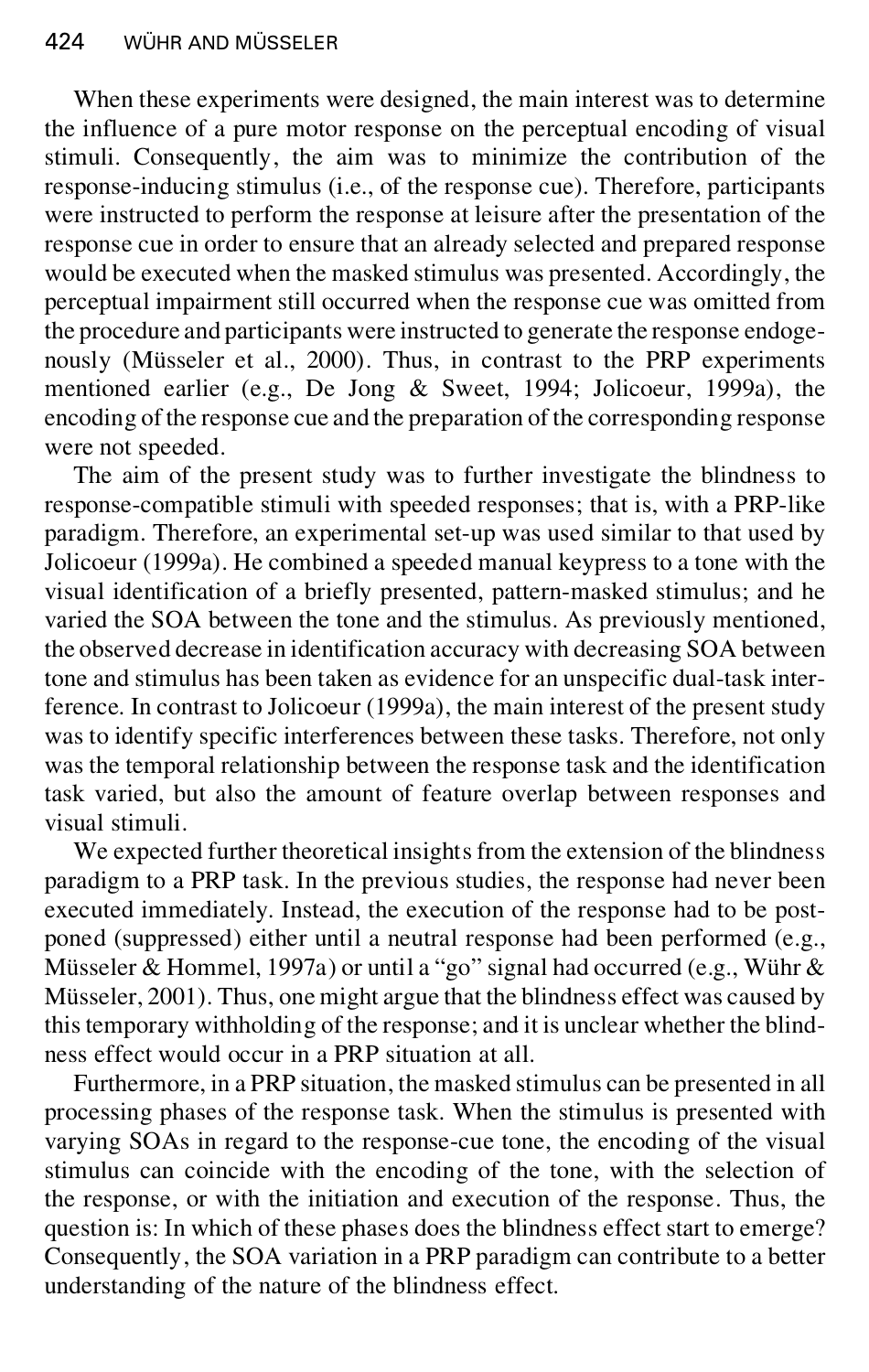### GENERAL PROCEDURE

In the present task, participants performed a left or a right keypressin response to a tone and identified a briefly presented and masked left- or right-pointing arrowhead, which followed the tone with a variable SOA (Figure 1). Corre spondingly, in half of the trials, responses and visual stimuli were symbolically compatible (i.e., left response and left-pointing arrow, right response and rightpointing arrow); whereas in the other half of the trials, responses and visual stimuli were symbolically incompatible (i.e., left response and right-pointing arrow, right response and left-pointing arrow). Five different SOAs (50, 150, 300, 500, and 1000 ms) were used. The main questions to be examined were whether and when a speeded left or right response specifically affected the accuracy of the participants' identification of a symbolically compatible stimulus as compared to the participants' identification of an incompatible stimulus.

In Experiments 1 and 2, the auditory choice task involved a low- or high pitched tone and a left or right keypress. In Experiment 5, the auditory choice task involved one long tone or two short tones (with the same pitch) and a left or right response. In these dual-task experiments, the auditory choice task was combined with the visual identification of a masked stimulus, which was a



**Figure 1.** Schematic illustration of the displays and the timing of events (here with an SOA of 500 ms) in Experiments 1, 2, and 5.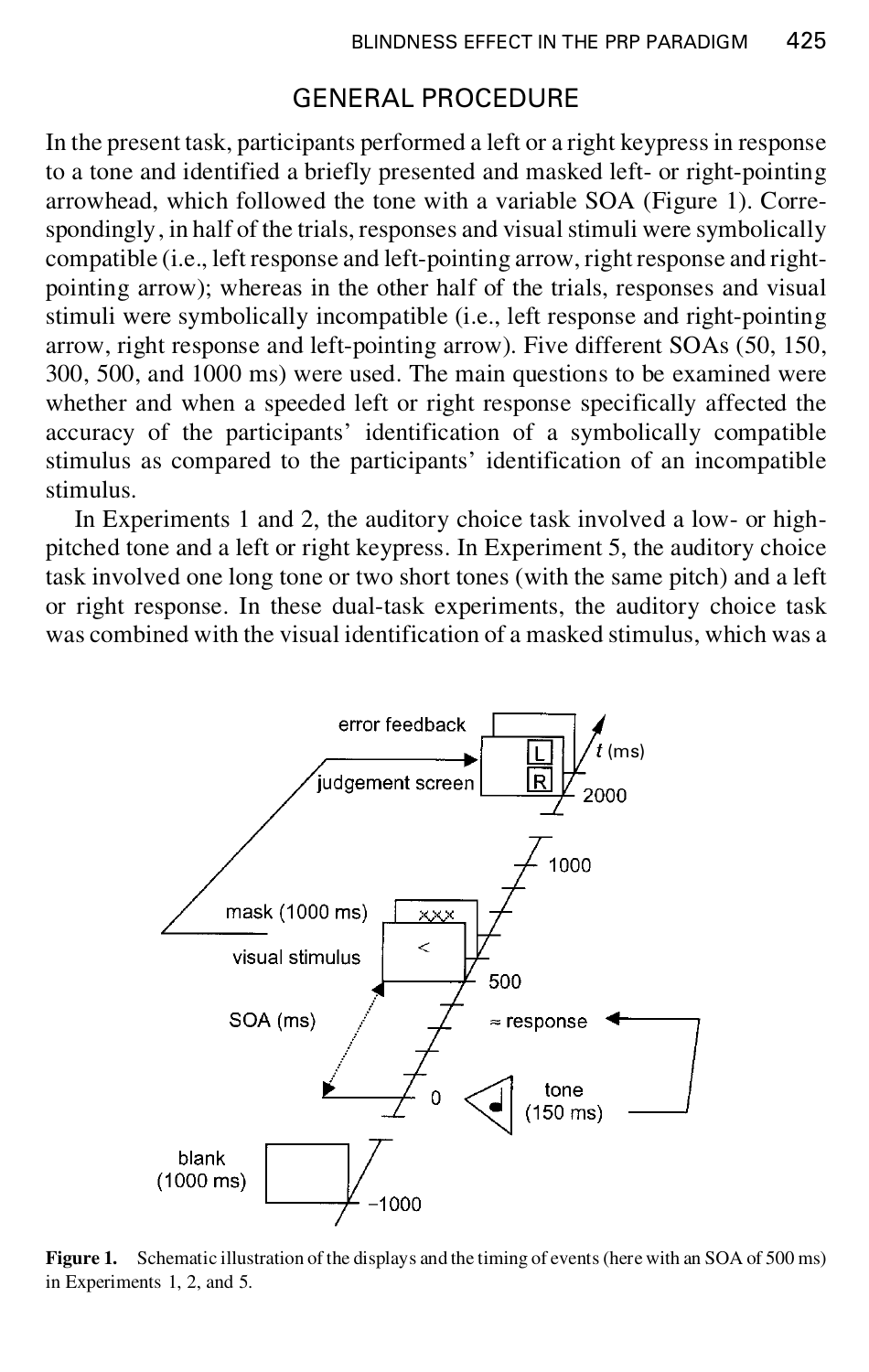left- or a right-pointing arrowhead. Experiments 3 and 4 were control experi ments in which the visual stimulus had to be identified simultaneously with or after the presentation of the—now task irrelevant—tones, which had been used as response cues in the dual-task experiments.

## EXPERIMENT 1

The main purpose of the first experiment was to examine whether a speeded motor task specifically affects the encoding of a visual stimulus. Following the procedure of Jolicoeur (1999a), a low- or high-pitched tone was used to indicate a speeded left or right keypress. However, in order to introduce a feature overlap between responses and stimuli, masked left- or right-pointing arrowheads were presented with various SOAs. The expectation was that a commonLEFT or RIGHT code hasto be accessed when a response is generated and when the compatible stimulus is encoded (Hommel et al., 2001). Accordingly, in addition to unspecific interferences, specific interferences were expected between the speeded left and right motor task and the encoding of the left and right stimuli.

## Method

*Participants.* Sixteen paid volunteers (twelve females, four males; aged 20–31 years) took part in Experiment 1. All reported to be right handed and to have normal or corrected-to-normal vision. The participants were not familiar with the purpose of the experiment.

*Apparatus and stimuli.* The visual stimuli were presented on a Macintosh IIci Computer and a 17-inch colour monitor with a screen refresh rate of 75 Hz and a luminance of 35 cd/m. The auditory stimuli were presented by stereo headphones. Responses were recorded with a Macintosh keyboard. The experi mental program was written using the software MacProbe (Version 1.8.1; cf., Hunt, 1994). The experiment was carried out in a dimly lit chamber. Partici pants were seated in front of a table with their chin placed on a chin rest with a fixed height. The viewing distance was 50 cm.

The auditory stimuli were pure tones presented for 150 ms with a frequency of 300 or 900 Hz. They were presented to both ears well above threshold. All visual stimuli were displayed in black on a white background in the centre of the screen. The to-be-identified stimulus was a left-pointing  $\left(\langle\right)$  or a rightpointing ( $>$ ) arrowhead, which subtended vertically about 1.6<sup> $\circ$ </sup> of visual angle, and horizontally about 0.8° of visual angle. The mask consisted of randomly arranged lines, which had the same left or right orientation as the components of the arrowheads and which subtended about  $1.0^{\circ} \times 2.0^{\circ}$  of visual angle.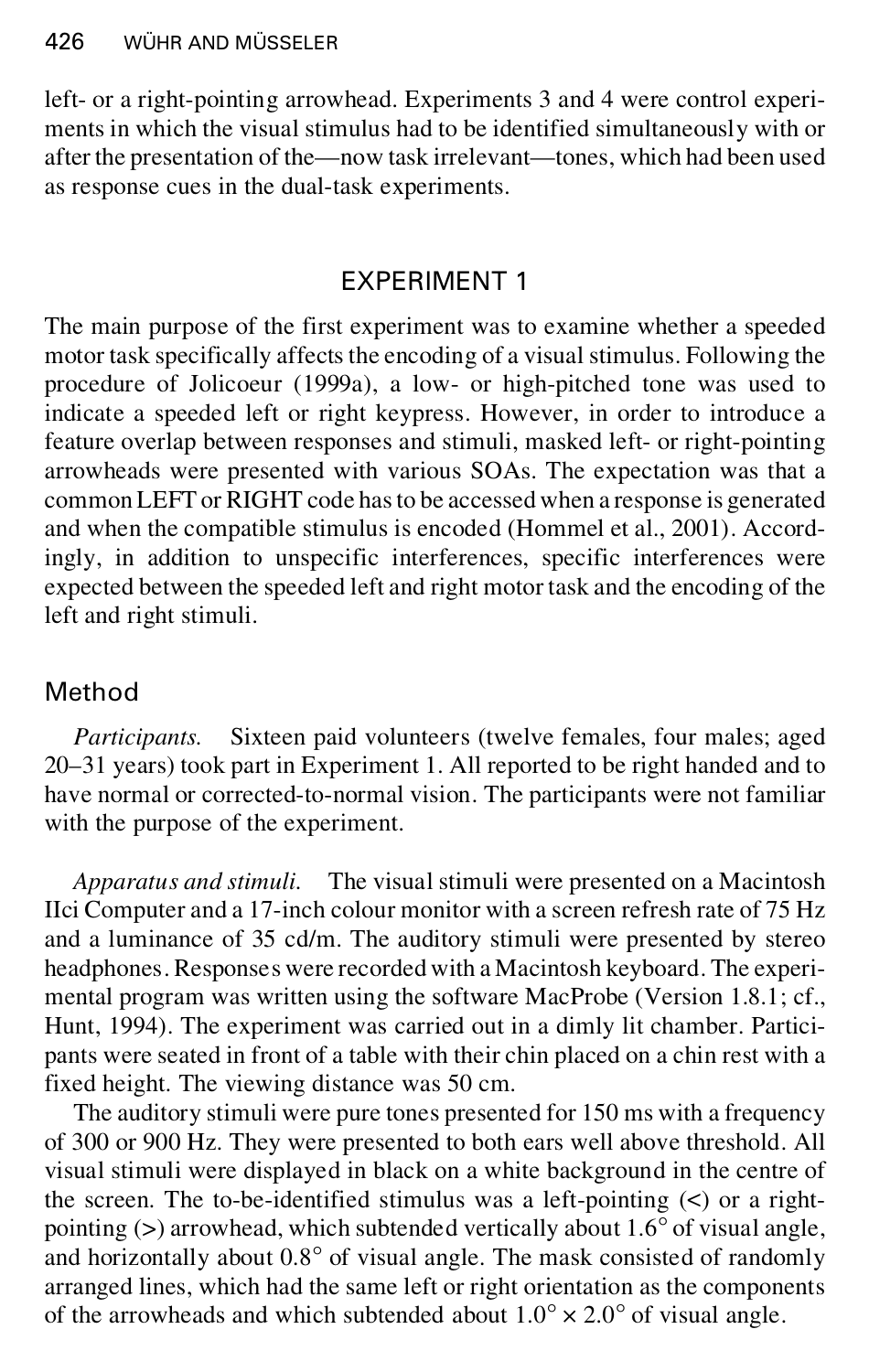*Procedure and design.* Each trial started with the presentation of a blank screen for 1000 ms (Figure 1). Then, one of the tones was presented as a response cue for 150 ms. The task wasto press as quickly as possible either the left key with the left index finger or the right key with the right index finger according to the pitch of the tone, while making as few errors as possible. Half of the participants had to press the left key if the tone had a low pitch and the right key if the tone had a high pitch, whereasthe mapping rule wasinverted for the other half of the participants. The instructions stressed the importance of responding quickly to the tone and urged participants not to wait for the visual stimulus to appear before the response is executed.

At an SOA of either 50, 150, 300, 500, or 1000 ms after the tone, the left- or right-pointing stimulus was presented for a brief period of time (see later) and then replaced by the mask, which stayed on the screen for 1000 ms. Half a second after the offset of the mask, the letters "L" and "R", framed by squares, appeared one above the other in the right half of the screen. These letters changed their relative positions randomly from trial to trial. The participants had to report the identity of the visual stimulus in the last trial by clicking on the corresponding letter ("L" for " $\lt$ " and "R" for " $\gt$ ") with the computer mouse. The instructions for this part of the task stressed the fact that there was no systematic relationship between responses and visual stimuli, and participants were told to guess if uncertain about the identity of the stimulus.

An interval of 2 s followed an error-free trial, then the next trial began. If participant had performed the wrong response and/or reported the wrong stimulus, a corresponding error message occurred for an additional 1 s during the inter-trial interval. If participant did not perform the response within 1 s from the onset of the tone, they received no feedback, but the corresponding trial was repeated at the end of the block. If the reaction time exceeded 1 s in an already repeated trial, this trial was not repeated again. After each block, the participants received feedback about the percentage of trials with wrong responses and/or false stimulus identifications.

To avoid ceiling or floor effects in the identification task, the presentation time for visual stimuli was adjusted to achieve 75% performance accuracy across all SOA conditions. The following staircase procedure was used: After each experimental block, the presentation time was decreased by one screen refresh (13.33 ms) if the error rate in the last block was lower than 10%. It was increased by one refresh if the error rate was above 40%.

The compatibility relationships between the response and the visual stimulus (compatible vs incompatible) were crossed with the five SOAs between the tone and the visual stimulus. Two repetitions of each combination of these factors were presented in each block, which consisted of 20 experi mental trials. Each participant completed a total of 30 blocks of experimental trials on 2 different days within 1 week, for a total of 600 trials. On the first day, the experimental phase was preceded by a practice phase consisting of eight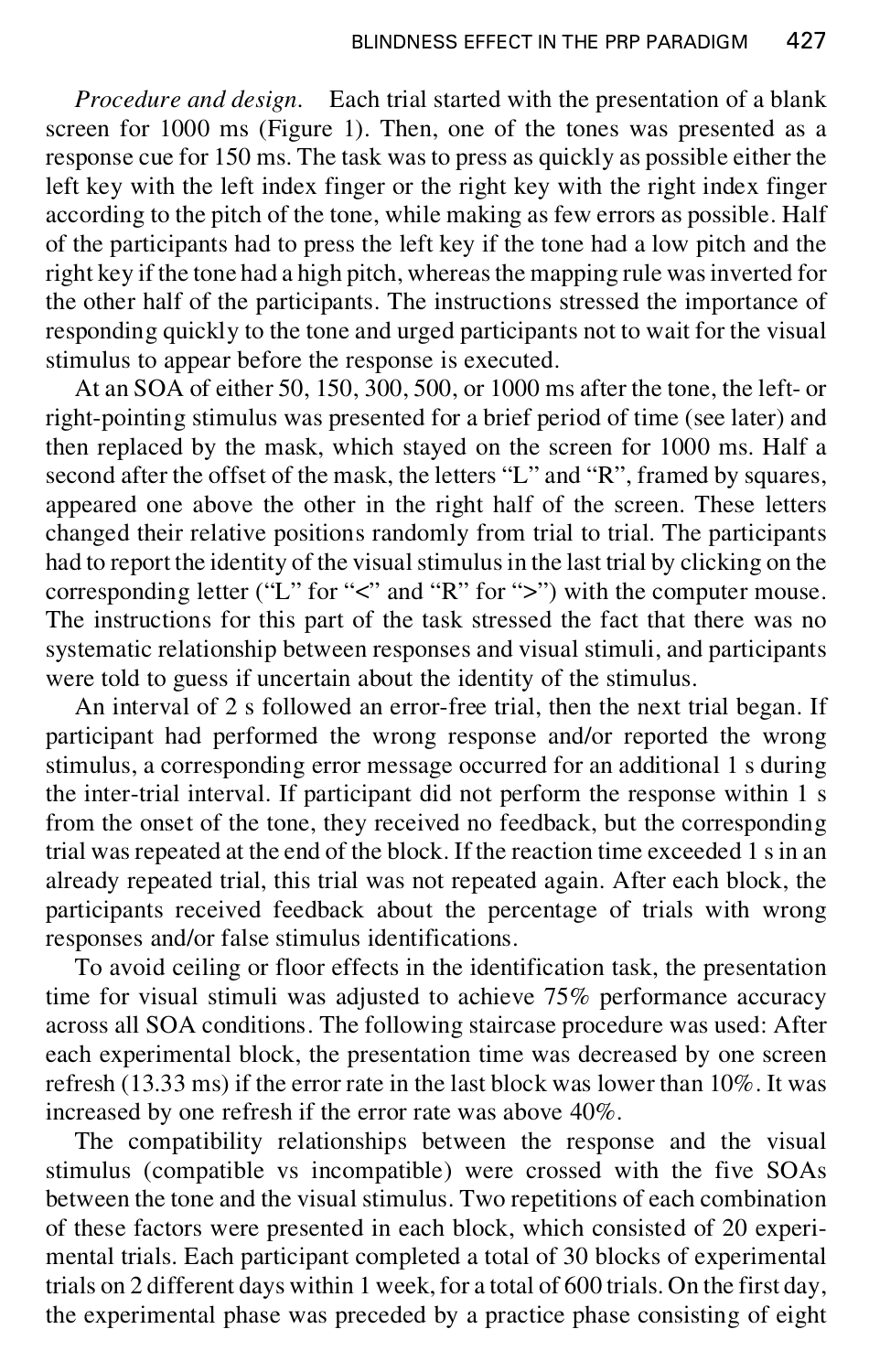blocks of eight trials. In these practice trials, a constant SOA of 250 ms was used. In the first practice block, the visual stimulus was always presented for 70 ms. For the following practice blocks, the presentation time was adjusted, using the same staircase procedure as in the experimental phase. The mean presentation time of visual stimuli in the last three practice blocks were used for the first block of the experimental phase. The whole experiment lasted about 2 hours, including short breaks between blocks.

The compatibility factor and the SOA factor were varied within participants. Additionally, the mapping between the low-pitched or high-pitched tone and the left or right response was varied between participants. Thus, the experiment was based on a  $2 \times 2 \times 5$  mixed design. The performance in the response task and the performance in the identification task were analysed independently.

#### Results

*Response task.* Across all conditions and participants, less than 3% of the reaction times exceeded the criterion of 1000 ms. These trials were excluded from analysis. For the remaining data, mean percentages of the false responses (error percentage) and mean correct reaction times were calculated as a function of all possible combinations of the different levels of the factors mapping, compatibility, and SOA (see Table 1).

Across all conditions, the mean error percentage was  $1.5\%$  (SD = 1.5). The error percentages were subjected to  $2 \times 2 \times 5$  analyses of variance (ANOVA) with the between-participants factor mapping (two levels), and the withinparticipant factors compatibility (two levels), and SOA (five levels). The only

| and the SOA between tone and visual stimulus |     |     |     |     |     |     |     |     |      |     |
|----------------------------------------------|-----|-----|-----|-----|-----|-----|-----|-----|------|-----|
| Compatibility                                | SOA |     |     |     |     |     |     |     |      |     |
|                                              | 50  |     | 150 |     | 300 |     | 500 |     | 1000 |     |
|                                              | RT  | PЕ  | RT  | PE  | RT  | PE  | RT  | PE  | RT   | PE  |
| Mapping low-left, high-right:                |     |     |     |     |     |     |     |     |      |     |
| Incompatible                                 | 468 | 1.5 | 464 | 1.9 | 473 | 1.0 | 480 | 0.8 | 472  | 0.8 |
| Compatible                                   | 469 | 1.0 | 456 | 1.3 | 474 | 1.3 | 476 | 0.6 | 473  | 0.4 |
| Mapping low-right, high-left:                |     |     |     |     |     |     |     |     |      |     |
| Incompatible                                 | 464 | 2.3 | 467 | 1.3 | 453 | 2.1 | 455 | 1.9 | 473  | 0.8 |
| Compatible                                   | 467 | 3.5 | 467 | 1.7 | 446 | 1.9 | 469 | 0.8 | 453  | 2.1 |

TABLE 1 Means of correct reaction times (RT; in ms) and percentages of errors (PE) for the responses in Experiment 1 as a function of the mapping between a tone

and the response, the compatibility between the response and a visual stimulus,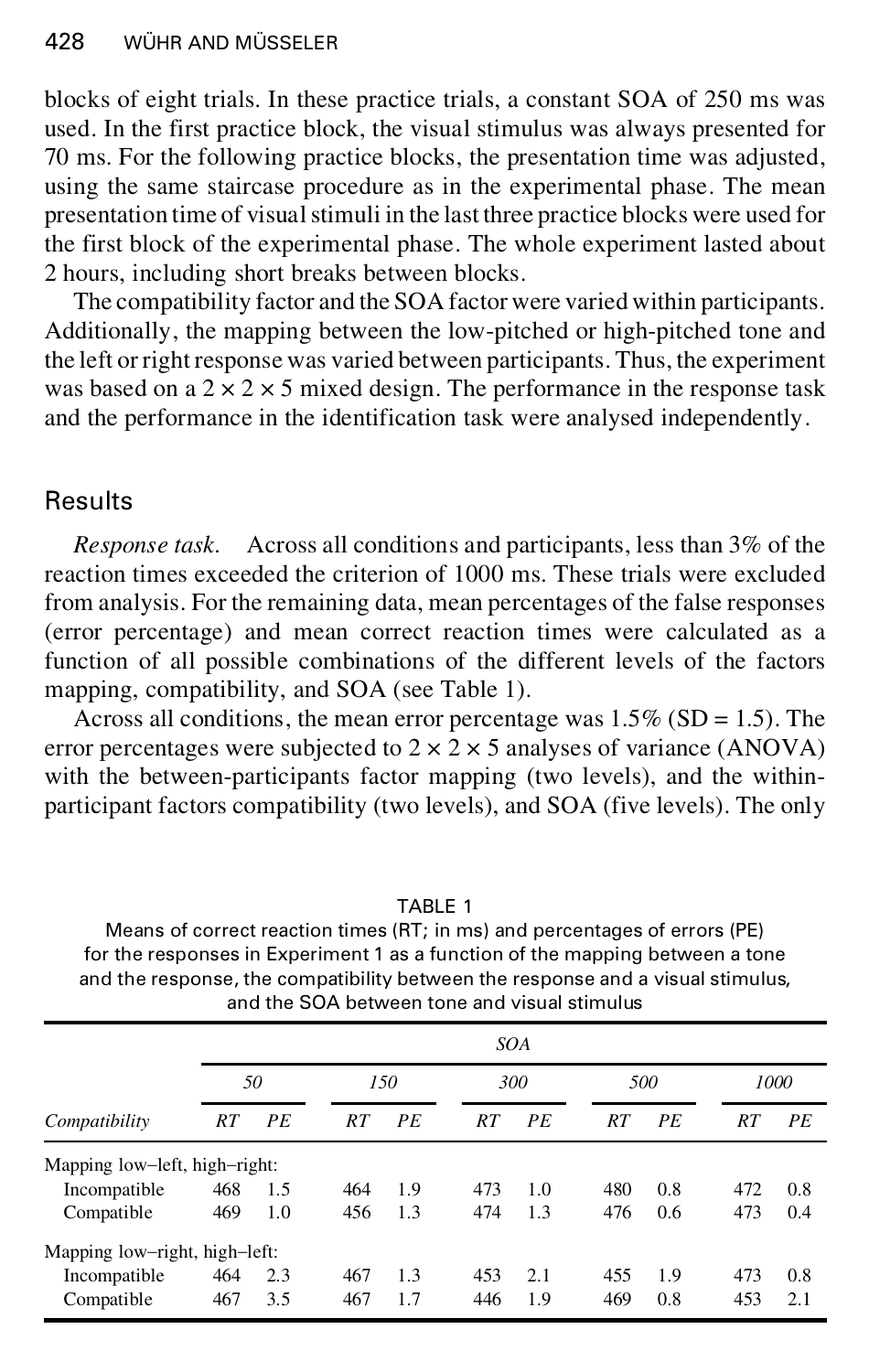significant effect was the main effect of SOA,  $F(4, 56) = 2.75$ ,  $p < .05$ , where error percentage increased with decreasing SOA (all other *p* > .10). The mean correct reaction time across all conditions was  $466 \text{ ms}$  (SD = 92). In an ANOVA with the same factors asin the error analysis, none of the main effects or interactions were significant (all  $p > .15$ ).

*Identification task*. The mean presentation time for visual stimuli was 51 ms in both groups of participants with the two different tone-response mappings. To compute the mean proportions of correctly identified stimuli (identification accuracy), only those trials were considered in which the response had been correct and reaction time had been less than 1000 ms. Across all conditions, identification accuracy was  $0.72$  (SD = 0.19). The mean identification accuracy as a function of all possible combinations of the different levels of the factors mapping, compatibility, and SOA can be seen in Figure 2.

Identification accuracy was also analysed in an ANOVA with the between participant factor mapping (two levels), and the within-participant factors compatibility (two levels), and SOA (five levels). The main effect of mapping was not significant,  $F(1, 14) = 1.72$ ,  $p < .211$ . However, the main effects of SOA,  $F(4, 56) = 50.29$ ,  $p < .001$ , and of compatibility,  $F(1, 14) = 8.12$ ,  $p < .013$ , were significant. The SOA effect reflects the observation that identification accuracy increased when the SOA between the tone and the visual stimulus increased. There was a difference of 0.25 between the accuracy for the shortest SOA of 50 ms ( $M = 0.54$ ) and accuracy for the longest SOA of 1000 ms  $(M = 0.79)$ .<sup>1</sup> The effect of compatibility is due to the fact that response-compatible stimuli  $(M = 0.70)$  were identified less accurately than response-incompatible stimuli  $(M = 0.74)$ .

The two-way interactions between mapping and SOA and between compati bility and SOA, both  $F(4, 56) < 1$ , as well as the three-way interaction  $F(4, 56) =$ 1.82,  $p = 0.138$ , were not significant. However, the two-way interaction between

<sup>&</sup>lt;sup>1</sup>Note that in the present series of experiments, the proportion s of correctly identified visual stimuli at each SOA should be only interpreted in respect to the values at the other SOAs. The reason is that the presentation time of visual stimuli was adjusted to 75% accuracy across SOAs. The consequenc e is that accuracy at one SOA is affected by the other SOAs. For example, at first glance, Figure 2 (upper panel) depicts four "easy" levels of SOA (150 to 1000 ms) and one "difficult" level (50 ms). Thus, the majority of "easy" levels has had a greater impact on the mean presentatio n time to achieve the 75% accuracy level. The consequenc e isthat the adjusted presentation time makesthe "difficult" SOA level even more difficult and, therefore, might additionall y decrease accuracy at that level. In other words, the absolute accuracy values are affected by the proportion of "easy" and "difficult" SOAs in an experiment. Additionally, it is unlikely that identificatio n accuracy and presentatio n time constitute a linear relationship . Thus, any *quantitative* conclusions from the accuracy values should be taken with caution.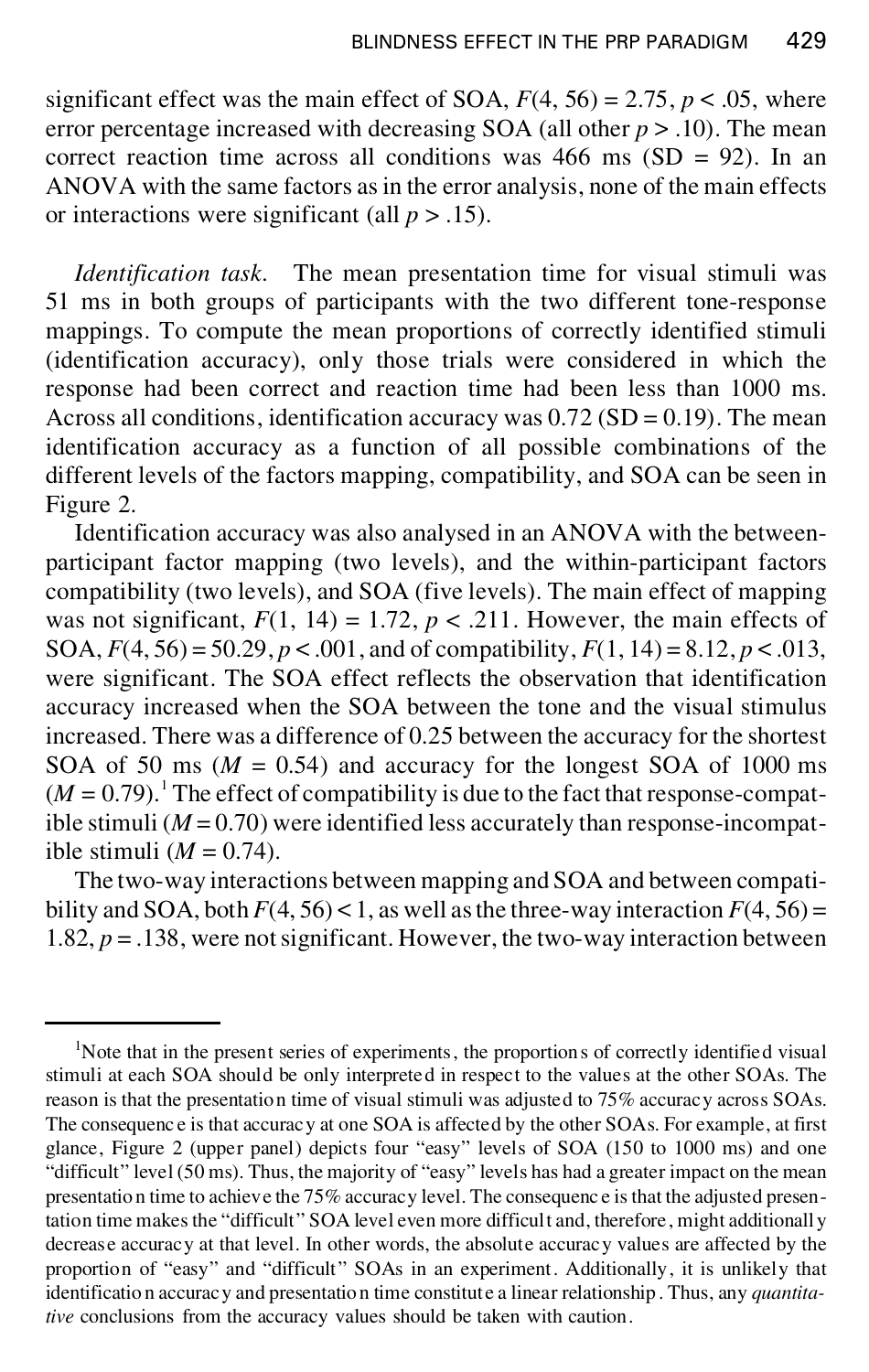

**Figure 2.** Results from the visual encoding task in Experiment 1. Mean proportion of correctly identified visual stimuli (with standard errors between participants) as a function of the tone–response mapping (upper panel: low–left vs high–right; lower panel: low–right vs high–left), the response-arrow compatibility (compatible vs incompatible), and the tone–arrow SOA. Each data point is based on about 480 observations.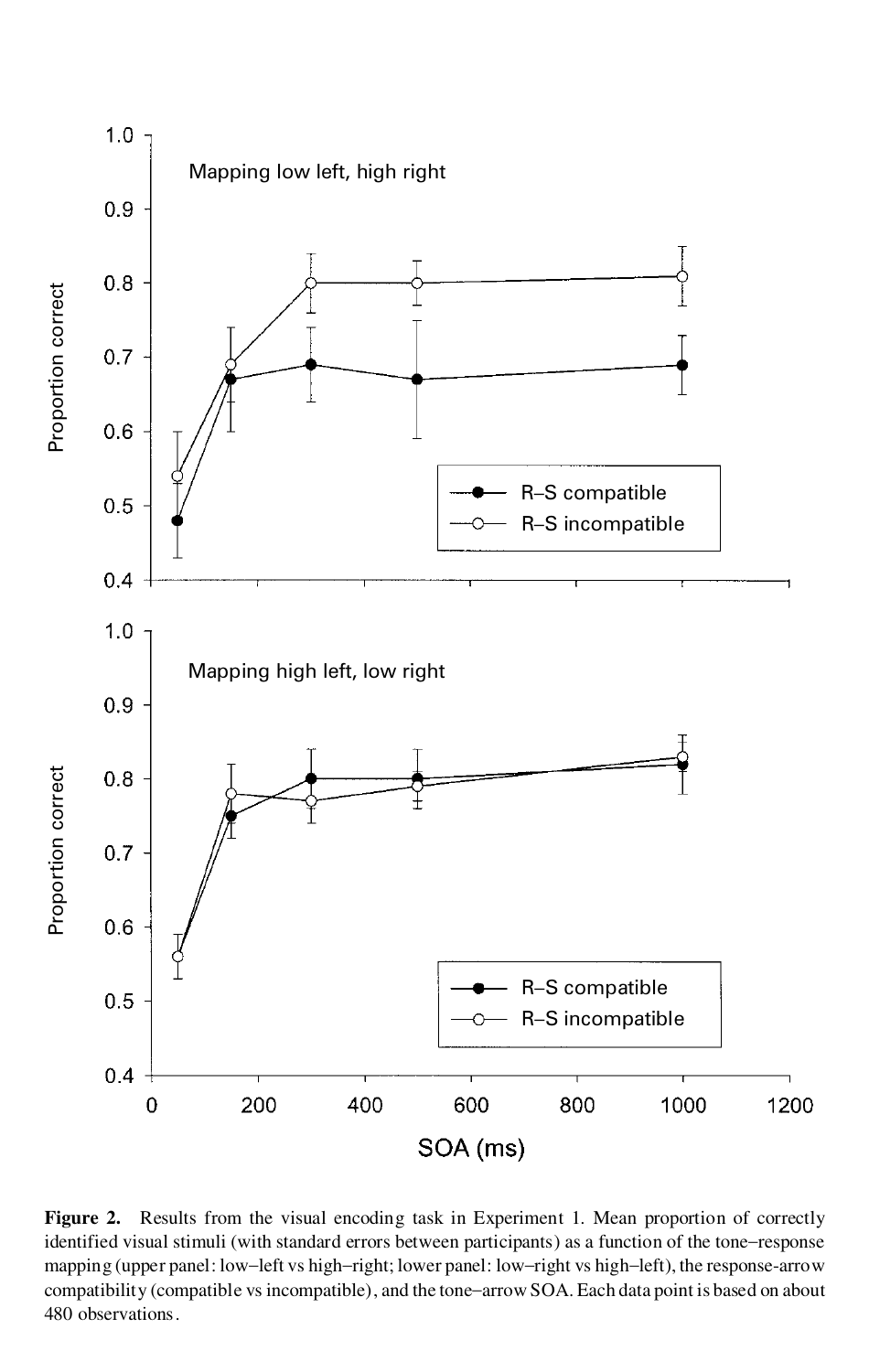mapping and compatibility was significant,  $F(1, 14) = 7.40$ ,  $p = .016$ . This interaction meansthat—in fact—only that group of participants who had responded according to the tone-response mapping "low–left vs high–right", was less accurate in identifying response-compatible stimuli  $(M = 0.64)$  than responseincompatible stimuli  $(M = 0.73)$ . In contrast, the other group of participants, who had responded according to the reversed tone-response mapping, showed equal identification accuracy for response-compatible and response-incompatible stimuli ( $M = 0.75$  in both cases).

In order to qualify the observed interaction between the factors mapping and compatibility, two-way ANOVAs with the within-participant factors SOA and compatibility were conducted on the identification rates of both groups (i.e., mappings), separately. For the first group that had followed the toneresponse mapping "low–left vs high–right", the main effect of SOA,  $F(4, 28) =$ 21.32,  $p < .001$ , and the main effect of compatibility,  $F(1, 7) = 15.11$ ,  $p = .006$ , were significant. The interaction was not significant,  $F(4, 28) = 1.39$ ,  $p = .263$ . For the second group, which had followed the tone-response mapping "low–right vs high–left", only the main effect of SOA,  $F(4, 28) = 30.79$ ,  $p < .001$ , was significant (other  $F < 1$ ).

### Discussion

In the response task, the increase of falsely executed responses with decreasing SOA indicates an unspecific effect between both tasks. Correspondingly, in the identification task the SOA effect reflects an unspecific interference in visual encoding, similar to the results observed previously by Arnell and Duncan (1998) and by Jolicoeur (1999a). Identification accuracy for visual stimuli decreased with decreasing SOA between the visual stimulus and the response cue tone. However, the present unspecific effect probably did not only origi nate from an overlap of the response-generation phase with visual encoding. Instead, the observed accuracy decrements at the very early SOAs of 50 and 150 ms indicates that the interference was also caused—at least in part—by an overlap in the encoding of the tone and the visual stimulus.

More importantly, identification accuracy depended systematically on which response was performed in a trial. When a left response was required, the identification of a left-pointing stimulus wasimpaired compared to the identifi cation of a right-pointing stimulus (and vice versa). This finding demonstrates the blindness effect to response-compatible stimuli in a PRP paradigm (Müsseler & Hommel, 1997a). Most surprisingly, however, this effect was only observed with a low–left and high–right mapping in the response task. Before explaining this effect, more empirical evidence is needed. Because the tone-response mapping was varied between participants, it is possible that the different results originated from a pure sample bias. Therefore, the sub sequent experiment was designed to replicate the present findings.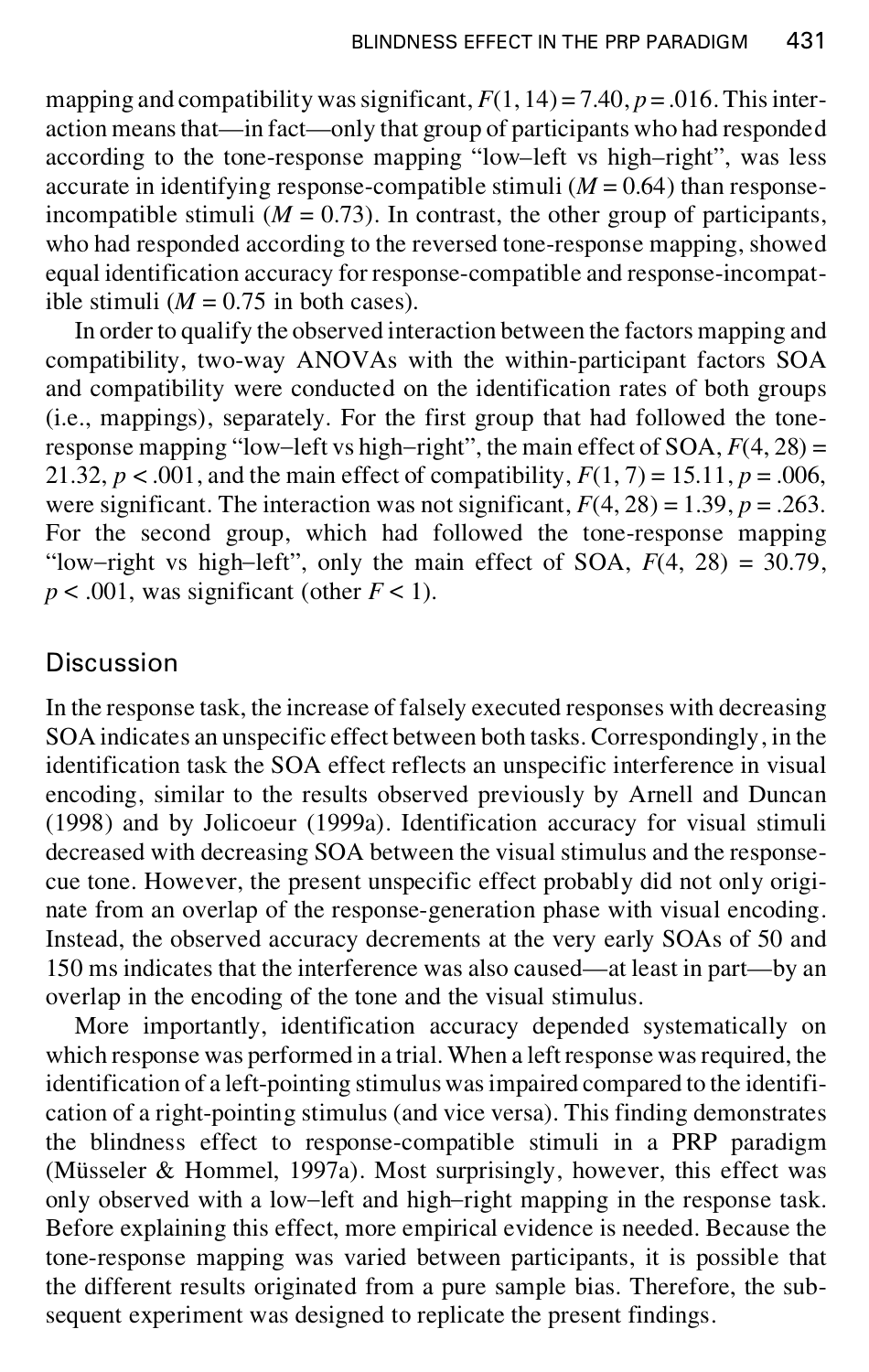## EXPERIMENT 2

The present experiment aimed to replicate the findings of Experiment 1. Instead of a between-participants design, a within-participants design was applied to further examine the unexpected influence of the mapping in the response task on the blindness to response-compatible stimuli.

# Method

*Participants*. Eighteen paid volunteers(nine females and nine males; aged 18–32 years) participated in Experiment 2. All of them declared to have normal or corrected-to-normal vision; two participants reported to be left handed. None had participated in Experiment 1.

*Apparatus and stimuli*. The apparatus and the stimuli were the same as those used in Experiment 1.

*Procedure and design*. The design was the same as in Experiment 1, except that the factor mapping was now varied within participants. This caused the following changes in the procedure. Participants responded either with the low–left and high–right tone-response mapping in the first experimental session, and with the low–right and high–left response mapping in the second experimental session or vice versa (15 blocks per session). This sequence was balanced across participants.

The first session in Experiment 2 was identical to the first session in Experiment 1. However, at the beginning of the second session in Experiment 2, the participants were told that the mapping rule had changed. Then, participants were given one practice block of 20 trials to become familiar with the new mapping.

# **Results**

One participant exceeded the reaction time criterion of 1000 ms in 25% of the trials, whereas the average value for the whole sample was  $5\%$  (SD = 7). Another participant achieved 13% of trials with false responses, compared to  $5\%$  (SD = 3) of the whole sample. Both participants were excluded from the analysis.

*Response task*. Across all conditions and participants, less than 4% of the reaction times exceeded the criterion of 1000 ms. These trials were excluded from further analyses. Across all conditions, the mean error percentage was 4.4% (SD = 2.3). The error percentages were subjected to a  $2 \times 2 \times 5$  ANOVA with the within-participants factors mapping, compatibility, and SOA. The main effects for mapping and compatibility were not significant, both  $F < 1$ , but the error percentage increased again with decreasing SOA,  $F(4, 60) = 8.68$ ,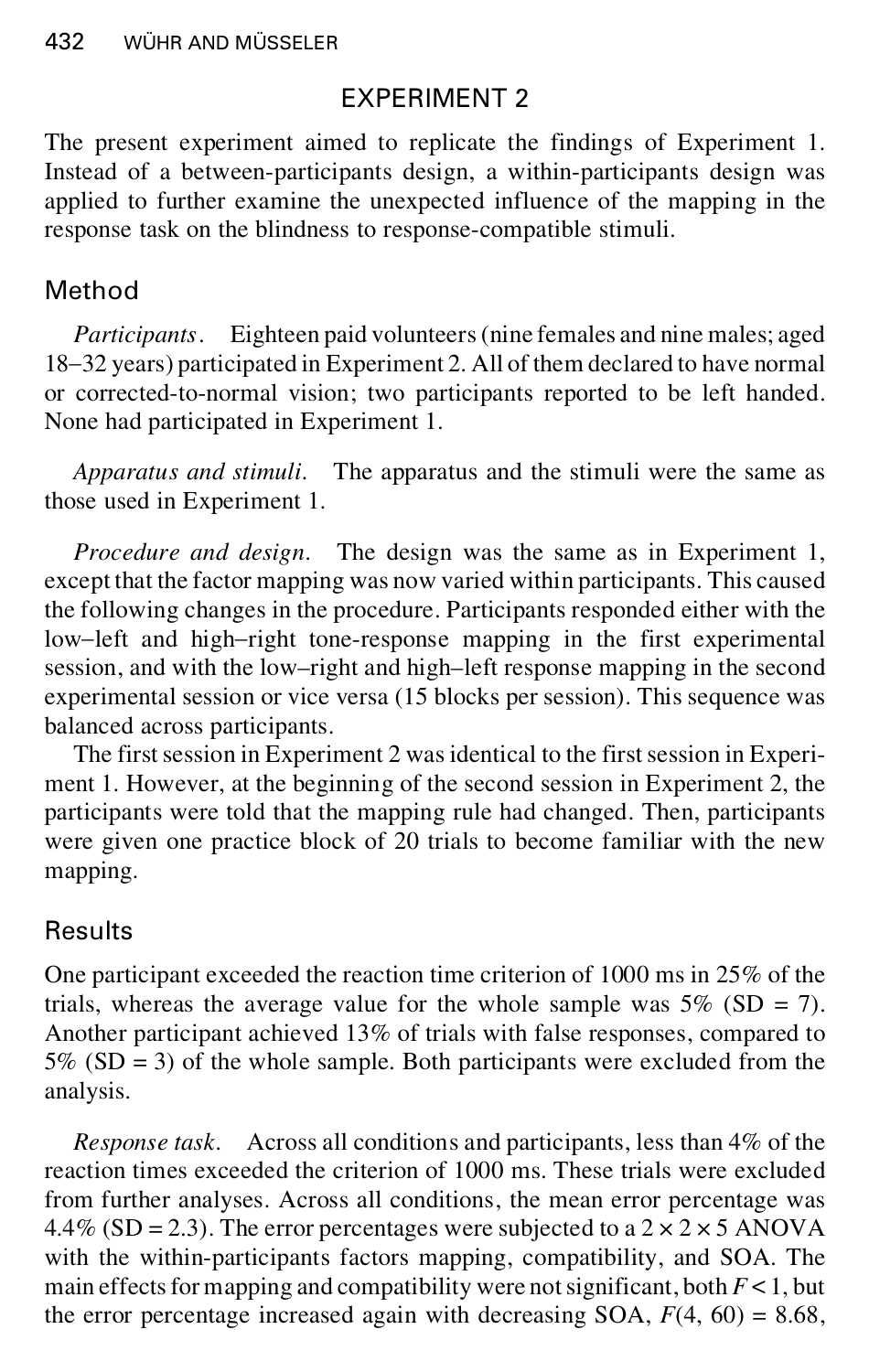$p < .001$ . The mean correct reaction time was  $474 \text{ ms}$  (SD = 95). An ANOVA of the reaction times showed no significant effect.

*Identification task*. The mean presentation time for visual stimuli was 37 msfor the low–left and high–right tone-response mapping, and 35 msforthe low–right and high–left mapping. The difference was not significant,  $t(15)$  = 1.23,  $p < 0.20$ , two-tailed. Across all conditions, identification accuracy for visual stimuli was  $0.74$  (SD = 0.07).

The proportions of correctly identified visual stimuli were analysed in an ANOVA with mapping, compatibility, and SOA as within-participantsfactors. The only significant result was the increase of accuracy with increasing SOA,  $F(4, 60) = 45.65$ ,  $p < .001$ . However, neither the main effect of compatibility,  $F(1, 15) = 1.88$ ,  $p = .191$ , nor the two-way interaction between mapping and compatibility,  $F(1, 15) = 1.96$ ,  $p = .182$ , was significant (all other  $p > .10$ ).

It is possible, however, that the expected two-way interaction between mapping and compatibility failed to reach significance because it occurred in the first session only. In the second session, when the participants had to invert the mappings, carry-over effects from the first session might have diminished or even eliminated mapping effects on the blindness effect. Accordingly, identification accuracy was analysed for each session separately in ANOVAs with the between-participant factor mapping and the within-participant factors compatibility and SOA. The main effect of SOA was significant for the first session,  $F(4, 56) = 33.75$ ,  $p < .001$ , and for the second session,  $F(4, 56) = 30.27$ ,  $p < .001$ . The main effects of compatibility and of mapping were not significant in both sessions (all  $p > .20$ ). The two-way interaction of compatibility and mapping approached significance for the first session,  $F(1, 14) = 4.02$ ,  $p < .065$ , but it was far from significance for the second session ( $F$  < 1; all remaining interactions:  $p > .25$ ). Figure 3 shows the mean identification accuracy values from the first session in Experiment 2, as a function of the factors mapping, compatibility, and SOA. For the second session in Experiment 2, both groups showed slightly lower identification accuracy for response-compatible stimuli than for response-incompatible stimuli.

In order to qualify the interaction between the factors mapping and compati bility for the first session of Experiment 2, two-way ANOVAs with the withinparticipant factors SOA and compatibility were conducted on the identification rates of both groups (i.e., mappings), separately. For the first group, with the tone-response mapping "low–left vs high–right", the main effect of SOA, *F*(4, 28) = 15.31,  $p < .001$ , and the main effect of compatibility,  $F(1, 7) = 5.97$ ,  $p < .045$ , were significant. The main effect of compatibility means that response-compatible stimuli ( $M = 0.71$ ) were identified less accurately than incompatible stimuli ( $M = 0.76$ ). The interaction between compatibility and SOA was not significant,  $F(4, 28) = 1.56$ ,  $p < .211$ . For the second group, with the tone-response mapping "low–right vs high–left", only the main effect of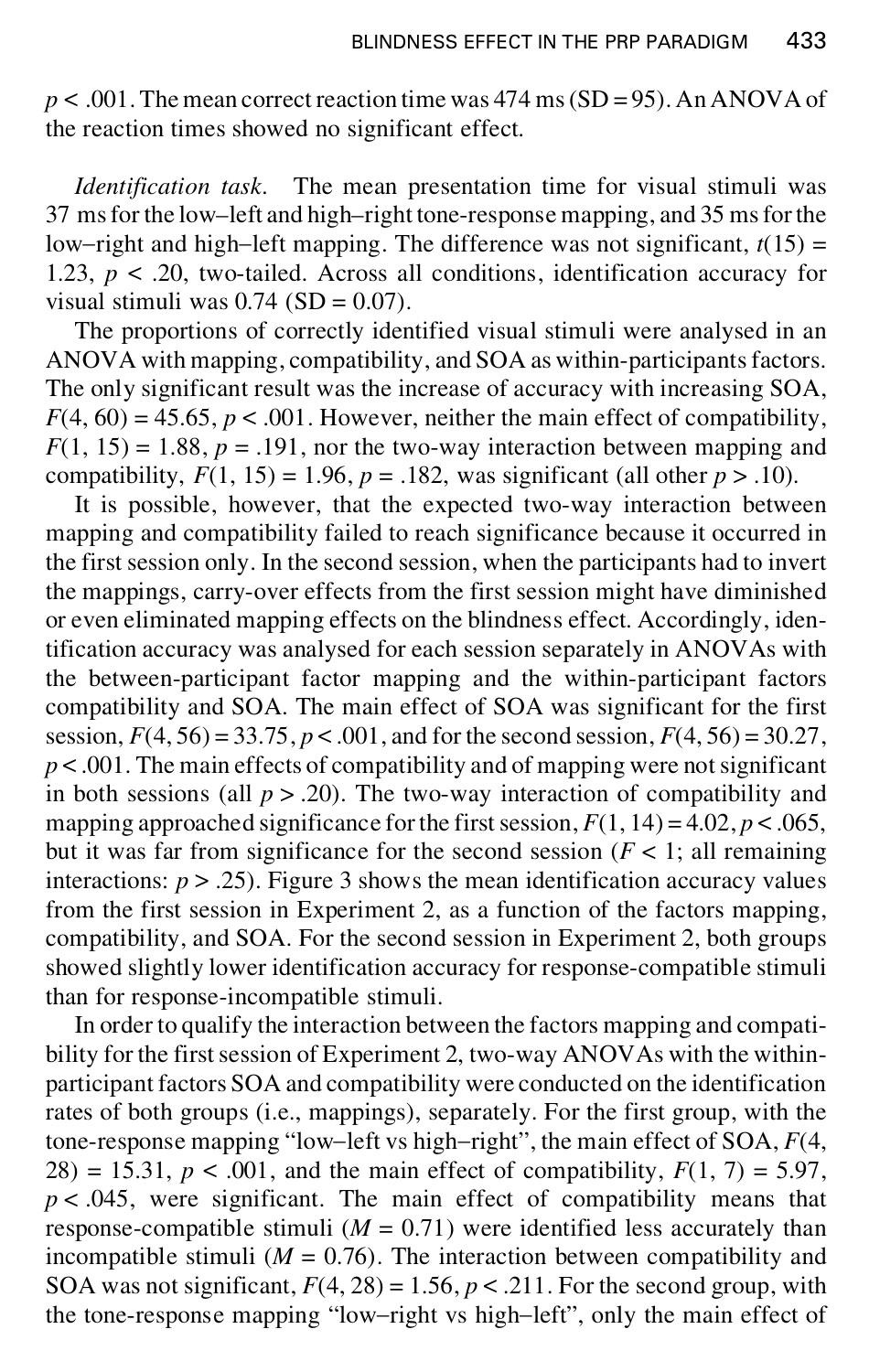

**Figure 3.** Results from the visual encoding task in the first session of Experiment 2. Mean proportion of correctly identified visual stimuli (with standard errors between participants) as a function of the tone–response mapping (upper panel: low–left vs high–right; lower panel: low–right vs high–left), the response–arrow compatibility (compatible vs incompatible), and the tone–arrow SOA. Each data point is based on about 240 observations.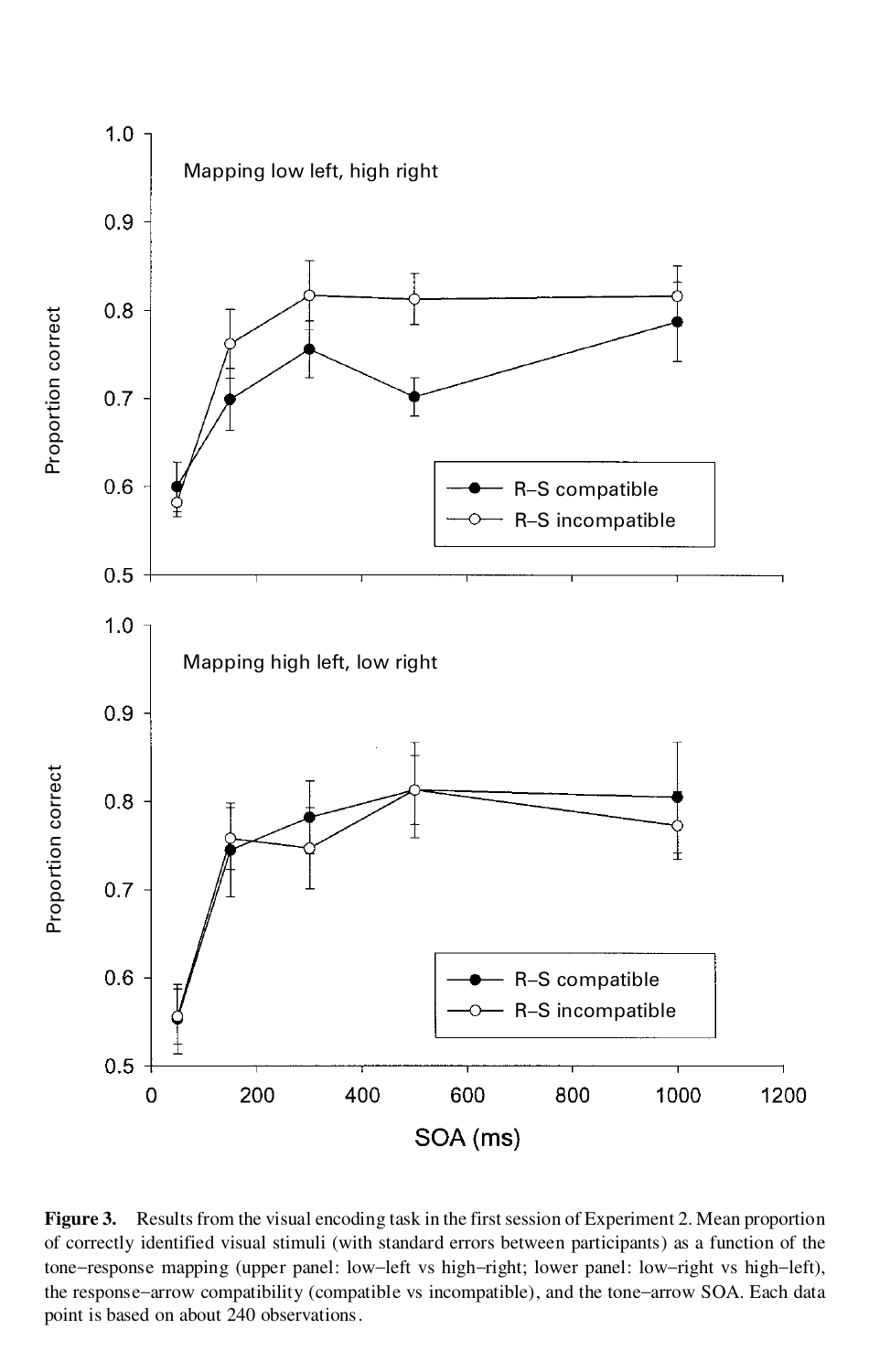SOA,  $F(4, 28) = 19.45$ ,  $p < .001$ , was significant (other  $F < 1$ ). Thus, the pattern of results observed in the first session of Experiment 2 is exactly the same as that observed in Experiment 1 across both sessions.

### Discussion

The present experiment replicates the main findings of Experiment 1. The blindness effect was again observed in a PRP task, but only with a low–left and high–right tone-response mapping and not with the low–right and high–left mapping. However, this pattern of results was only observed in the first session of Experiment 2, when the mapping had been manipulated between partici pants, asin Experiment 1. When the participants had to invert the tone-response mapping in the second session of Experiment 2, the influence of the mapping on the blindness effect disappeared. This suggests that carry-over effects from the first session eliminated both the blindness effect and the influence of the tone-response mapping on the blindness effect. It seems that in the second session each response-cue tone activated both responses: The response that had to be made to the tone in the first session, and the response that had to be made to the tone in the second session. This interpretation is supported by the observation of a significantly higher percentage of false responses in the second session,  $t(15) = 2.22$ ,  $p = .042$ , two-tailed, whereas the reaction times did not differ between sessions (478 vs 471 ms),  $t(15) = 0.38$ ,  $p = .712$ , two-tailed. The simultaneous activation of both responses, however, could have led to impair ments in the encoding of stimuli that were compatible and of stimuli that were incompatible to the actually performed response and, thus, could have elimi nated the blindness effect.

Now, let us turn to the interaction between the tone-response mapping and the blindness to response-compatible stimuli. Why did the blindness effect exclusively occur with the low–left/high–right mapping? At first sight, this observation points to similar effects already known from compatibility research. In several studies on orthogonal compatibility effects, advantages in accuracy and in reaction time were observed when participants were required to press a left button in response to a visualstimulus appearing below a fixation point and to press a right button in response to a stimulus appearing above the fixation point, as compared to the reversed mapping (e.g., Lippa, 1996a, b; Weeks & Proctor, 1990). From these observations, it was concluded that "below" (or "down") is more strongly associated with "left" than with "right", whereas "above" (or "up") is more strongly associated with "right" than with "left" (Lippa, 1996a, b). This kind of preference was observed not only between orthogonal spatial dimensions but also between tone pitch and spatial position. In a preferred matching task, Mudd (1963) found that low tones were preferably associated with left positions, whereas high tones were preferably associated with right positions.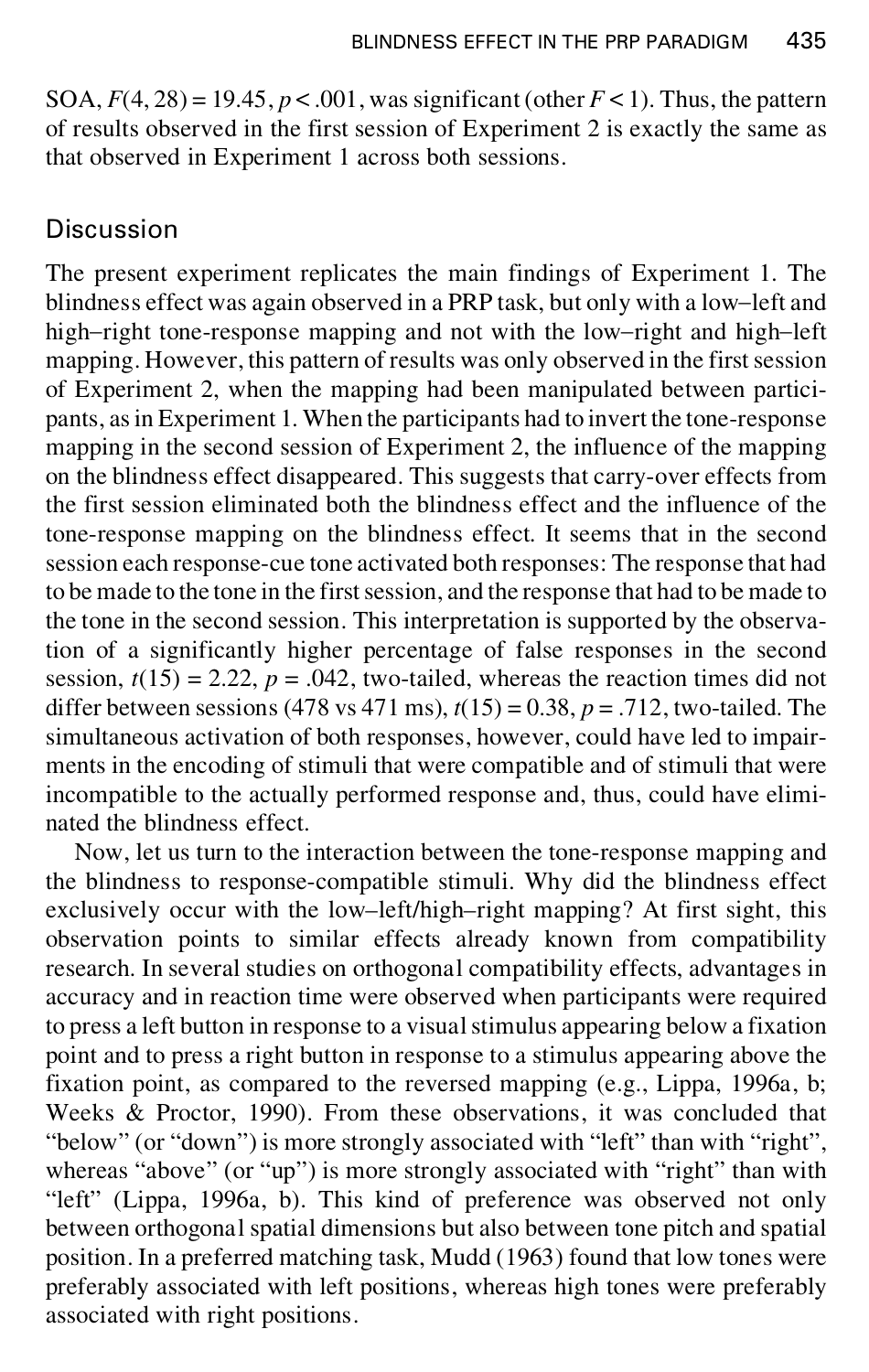Thus, it is possible that the present impact of the tone-response mapping on the blindness effect originated either from a preferred mapping between tones and responses or from a preference to associate a low (high) tone preferably with a left (right) stimulus. With respect to the first possibility, Simon and coworkers did not find any performance differences in response latencies and errors when comparing the possible mappings of low and high tones to left and right responses (cf., Simon, Meewaldt, Acosta, & Hu, 1976). We were able to confirm these results (Wühr, 2000). In addition, in an experiment on the blindness to response-compatible stimuli, a variation of the strength of association between the response cue and the response did not lead to any observable effects on identification performance (Müsseler et al., 2000). Thus, it is not likely that the present modification of the blindness effect originated from the tone-response mappings being different in their stimulus–response compatibility.

Another way to explain the present blindness effect and its dependence on the tone-response mapping isto assume two different kinds of interference.The first interference might originate from the preparation and the generation of a left (right) response, which impairs the visual encoding of a left (right) arrow, but not that of a right (left) arrow. This is the response-arrow interference that has been assumed in the previous studies (Müsseler & Hommel, 1997a; Müsseler et al., 2000). The second interference might be that the encoding of a low (high) tone impairs the encoding of a left (right) arrow, but not that of a right (left) arrow. This possible tone-arrow interference between the encoding of a frequency-coded tone and the encoding of an arrow is the subject of the next experiment.

Given these two kinds of interference, the present pattern of results could have emerged as follows: In the low–left and high–right mapping, the two kinds of interference may have worked in the same direction and their effects may have added up. In this case, for example, the encoding of a low tone and the subsequent execution of a leftresponse both impaired the identification of a left stimulus, whereas neither the encoding of a low tone nor the execution of a left response interfered with the identification of a right stimulus. In contrast, in the low–right and high–left mapping, the two kinds of interference may have worked in opposite directions and their effects may have nullified each other. In this case, for example, the encoding of a high tone impaired the identification of a right stimulus; but the subsequent execution of a left response impaired the identification of a left stimulus.

If these considerations are correct, it should be possible to demonstrate both interferences independently. Experiment 3 attempted to show that the tone arrow interference occurs without manual responses. Experiment 4 was a control for Experiments 3 and 5. Finally, Experiment 5 attempted to demon strate the response-arrow interference without a modulation by frequency coded tones.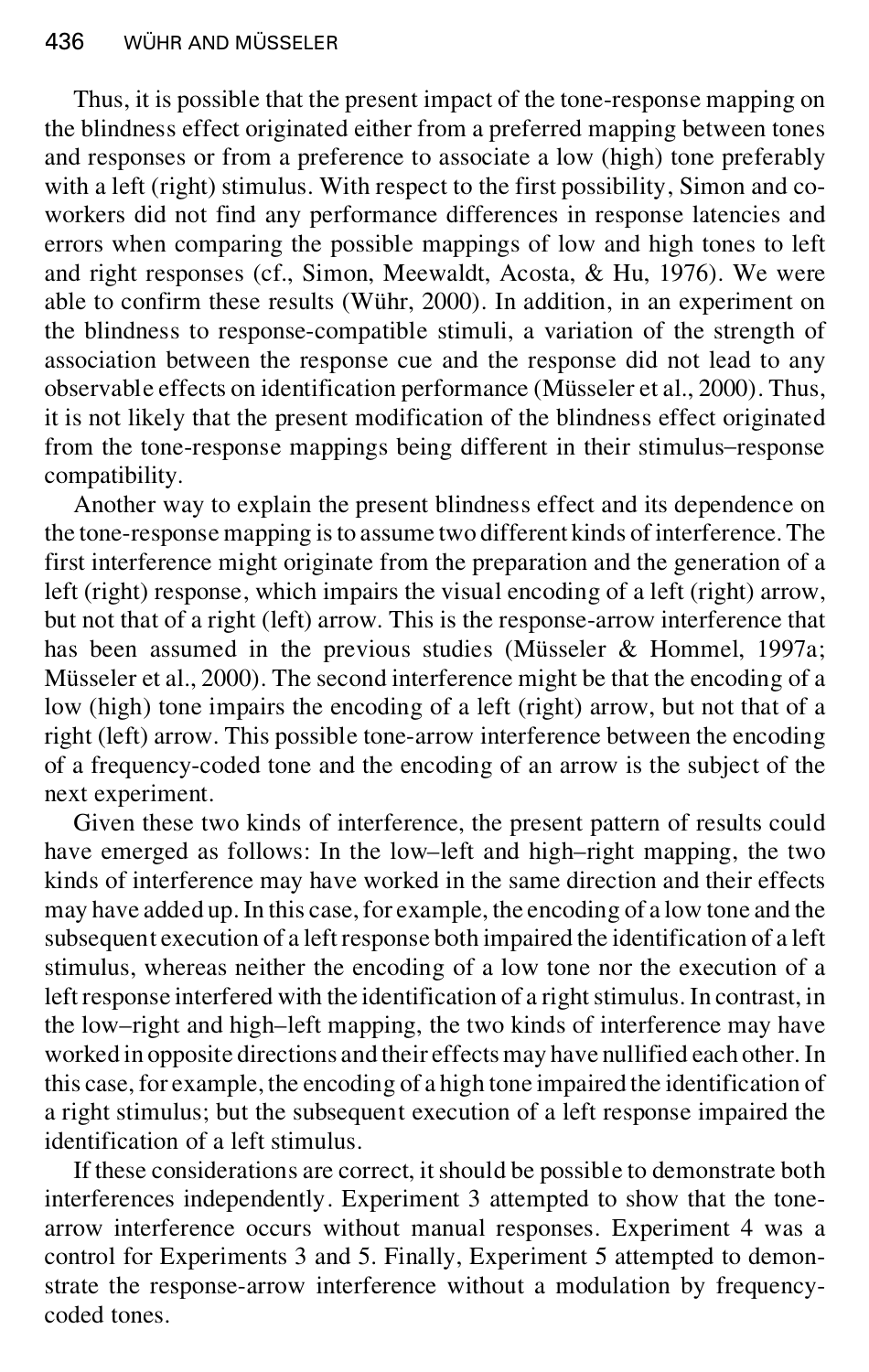### EXPERIMENT 3

A possible interpretation of Experiments 1 and 2 rests on the assumption that the present blindness effect originated from two independent sources of interference: The tone-arrow interference and the response-arrow interference. Both interferences converge in the low–left and high–right tone-response mapping; but they nullify each other with the low–right and high–left mapping. Accordingly, the blindness effect occurred in the low–left and high–right mapping but not in the low–right and high–left mapping.

In this experiment, the implication of this interpretation was examined, which states that the tone-arrow interference should also occur in the absence of the primary response task. In other words, it was examined whether the pure presentation of a low (high) tone specifically impairs the encoding of a left (right) arrow, but not so much the encoding of a right (left) arrow. Thus, in contrast to the previous experiments, the tone did not serve as a response cue. Instead, the tone could be ignored. In order to also examine the unspecific effects of tone presentation on identification, additional trials were introduced, in which no tone was presented.

#### Method

*Participants.* Twelve paid volunteers (six females and six males; aged 21–32 years) took part in Experiment 3. All of them reported to be right handed and to have normal or corrected-to-normal vision. None had participated in Experiments 1 and 2.

*Apparatus and stimuli*. The same apparatus and stimuli as in Experiments 1 and 2 were used.

*Procedure and design.* Each trial started with the presentation of a blank screen for 1000 ms. Then—with equal probability—either the low-pitched tone, the high-pitched tone, or no tone was presented for 150 ms. There were two differences between the procedure of the present experiment and the proce dures of Experiments 1 and 2. First, participants did not have to perform any response to the tones. On the contrary, participants were told that the tones were completely irrelevant for the task and, thus, could be ignored. Second, the five SOAs between the tone and the visual stimulus were changed to 0, 50, 150, 300, and 500 ms. Due to technical difficulties, the SOA of 0 ms was dropped from the analysis, and only the results for the remaining four SOAs are reported. In all other respects, the procedure was identical to the previous experiments.

Two independent variables were crossed in a  $3 \times 4$  within-participants design. The first factor was the relationship between the three tone conditions and the two visual stimuli. The six possible combinations formed three levels: The first level consisted of the two combinations of no tone and the presentation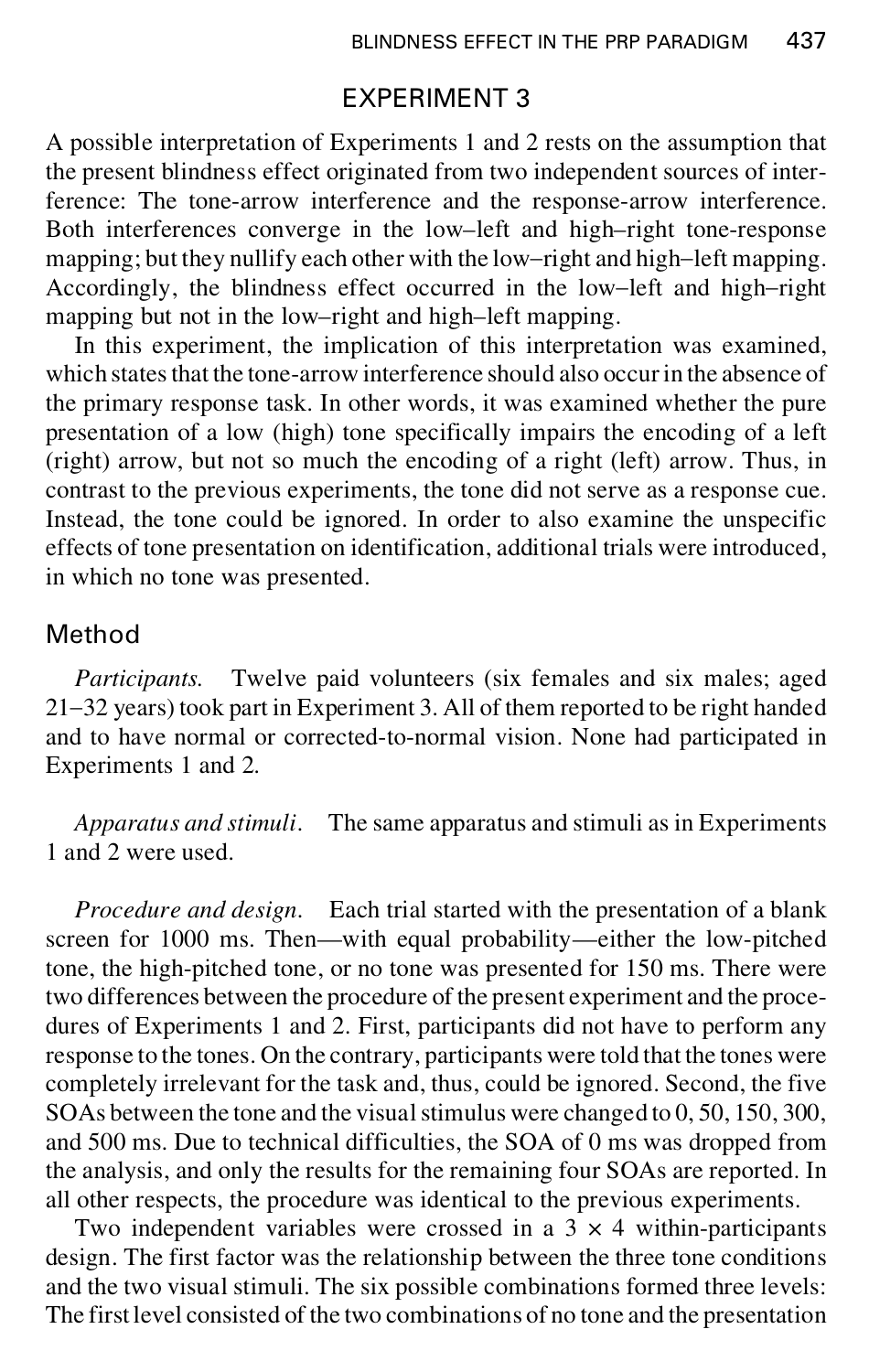of a left- or a right-pointing arrow.The second level consisted of the two combi nations of a low-pitched tone with a left-pointing arrow and of a high-pitched tone with a right-pointing arrow. The third level consisted of the two combinations of a low-pitched tone with a right-pointing arrow and of a high-pitched tone with a left-pointing arrow. The second factor was the SOA between the tone and the visual stimulus, with the four levels 50, 150, 300, and 500 ms. The intention was to separately test for the unspecific effects and for the specific effects of the presentation of a low- or high-pitched tone on the identification of a left- or right-pointing arrow.

The experimental phase was preceded by a practice phase of 8 block of 12 trials each (3 tone conditions  $\times$  2 visual stimuli; fixed SOA of 250 ms). The whole experiment consisted of one session that lasted approximately 1 hour and 15 minutes.

### **Results**

The mean presentation time for visual stimuli was 33 ms. Across all conditions, the proportion of correctly identified stimuli was  $0.80$  (SD =  $0.04$ ). First, the specific effects of the presentation of a low- or high-pitched tone on the identifi cation of a left- or right-pointing arrow were analysed. The identification accuracy was computed for the two combinations of a low-pitched tone with a left-pointing arrow, and of a high-pitched tone with a right-pointing arrow. Additionally, the identification rates for the visual stimuli were computed for the remaining two combinations of a low-pitched tone with a right-pointing arrow, and of a high-pitched tone with a left-pointing arrow. The resulting proportions of correct judgements, which are depicted in Figure 4, were analysed as a function of these two tone–arrow relationships and of the SOA. The ANOVA revealed a significant main effect of SOA,  $F(3, 33) = 33.73$ ,  $p < .001$ . Furthermore, the main effect of tone–arrow relationship was also significant,  $F(1, 11) = 7.51$ ,  $p = .019$ . The latter result means that the combinations of a low-pitched tone with a left-pointing arrow and of a high-pitched tone with a right-pointing arrow led to significantly inferior identification performance ( $\dot{M}$  = 0.77) than did the two alternative combinations ( $M$  = 0.81). The two-way interaction was not significant  $(F < 1)$ .

In a second analysis, the unspecific effects were examined for the presence or absence of a low- or high-pitched tone on the identification of a left- or right pointing arrow. The identification rates for the visual stimuli were computed for all possible combinations of a low- and high-pitched tone with a left- or right-pointing arrow (the filled and unfilled circles in Figure 4), and they were compared with identification performance in the absence of a tone (the filled triangles in Figure 4). This was done in a two-factorial ANOVA with tone (present or absent) and SOA (50, 150, 300, or 500 ms). The main effect of SOA,  $F(3, 33) = 19.36$ ,  $p < .001$ , was significant, whereas the main effect of tone was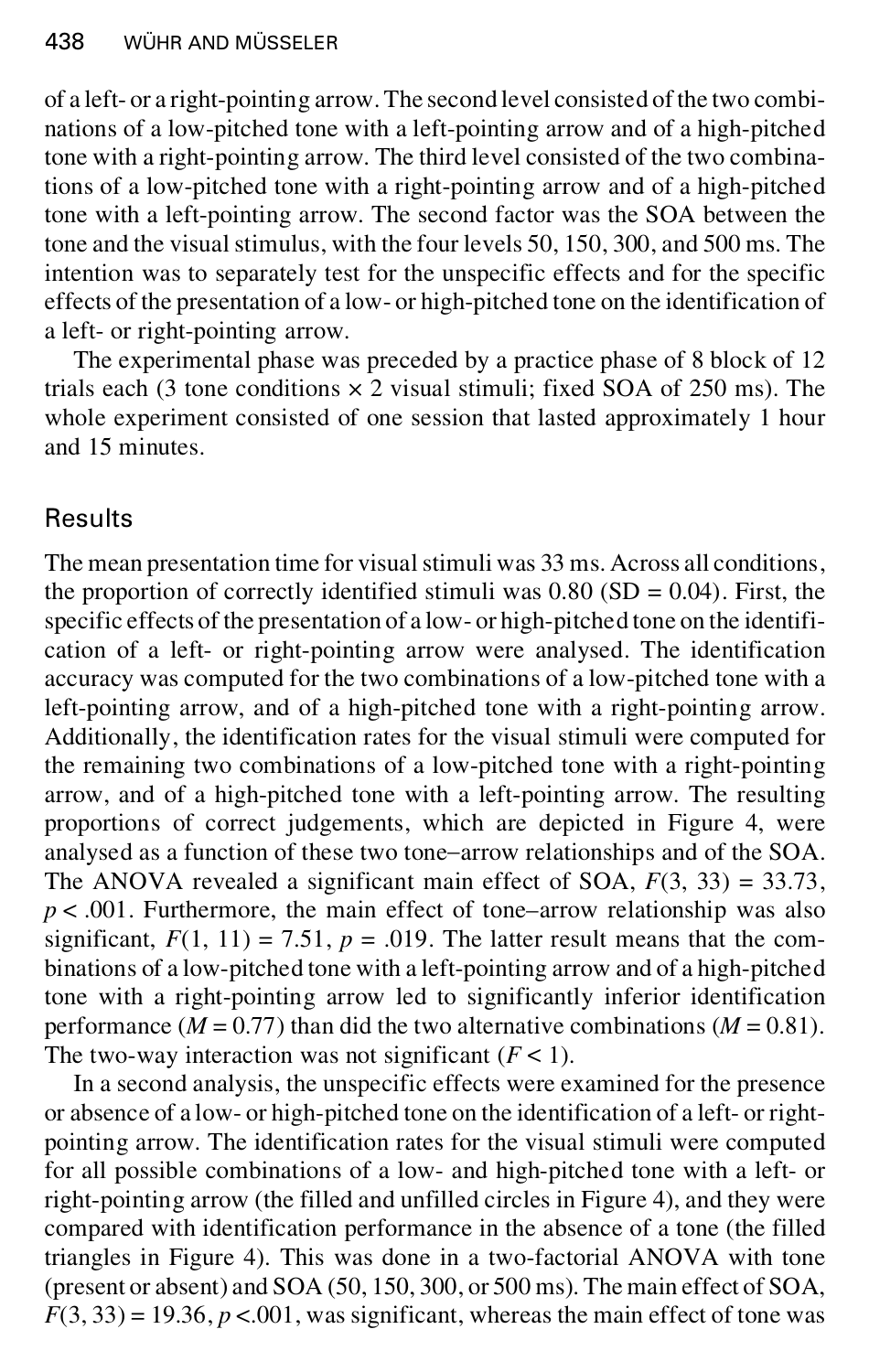

**Figure 4.** Results from Experiment 3. Mean proportion of correctly identified visual stimuli (with standard errors between participants) as a function of three combinations between the presence or absence of irrelevant tones and the visual stimuli (low-pitched tone/left-pointing arrow and high pitched tone/right-pointing arrow; low-pitched tone/right-pointing arrow and high-pitched tone/left pointing arrow; left- and right-pointing arrow without tone), and the tone–arrow SOA. Each data point is based on 360 observations.

not  $(F < 1)$ . The main effect of SOA means that—across all tone conditions identification accuracy for the SOA of 50 ms  $(M = 0.70)$  was worse than for the remaining three SOAs of 150 ms ( $M = 0.83$ ), 300 ms ( $M = 0.82$ ), and 500 ms  $(M = 0.84)$ . The interaction between tone and SOA,  $F(3, 33) = 23.51$ ,  $p < .001$ , was also significant, which reflects the significant effect of SOA on identification performance when a tone had been presented (see earlier). The SOA had, however, no effect on identification performance when no tone had been presented.

#### Discussion

The most important finding was the specific interference effect between the presentation of a tone and the identification of a visual stimulus. A left arrow was identified less frequently when it was presented with a low tone than when it was paired with a high tone. In contrast, a right arrow was identified less frequently when it was presented with a high tone than when it was paired with a low tone. In contrast to the previous experiments, this effect was observed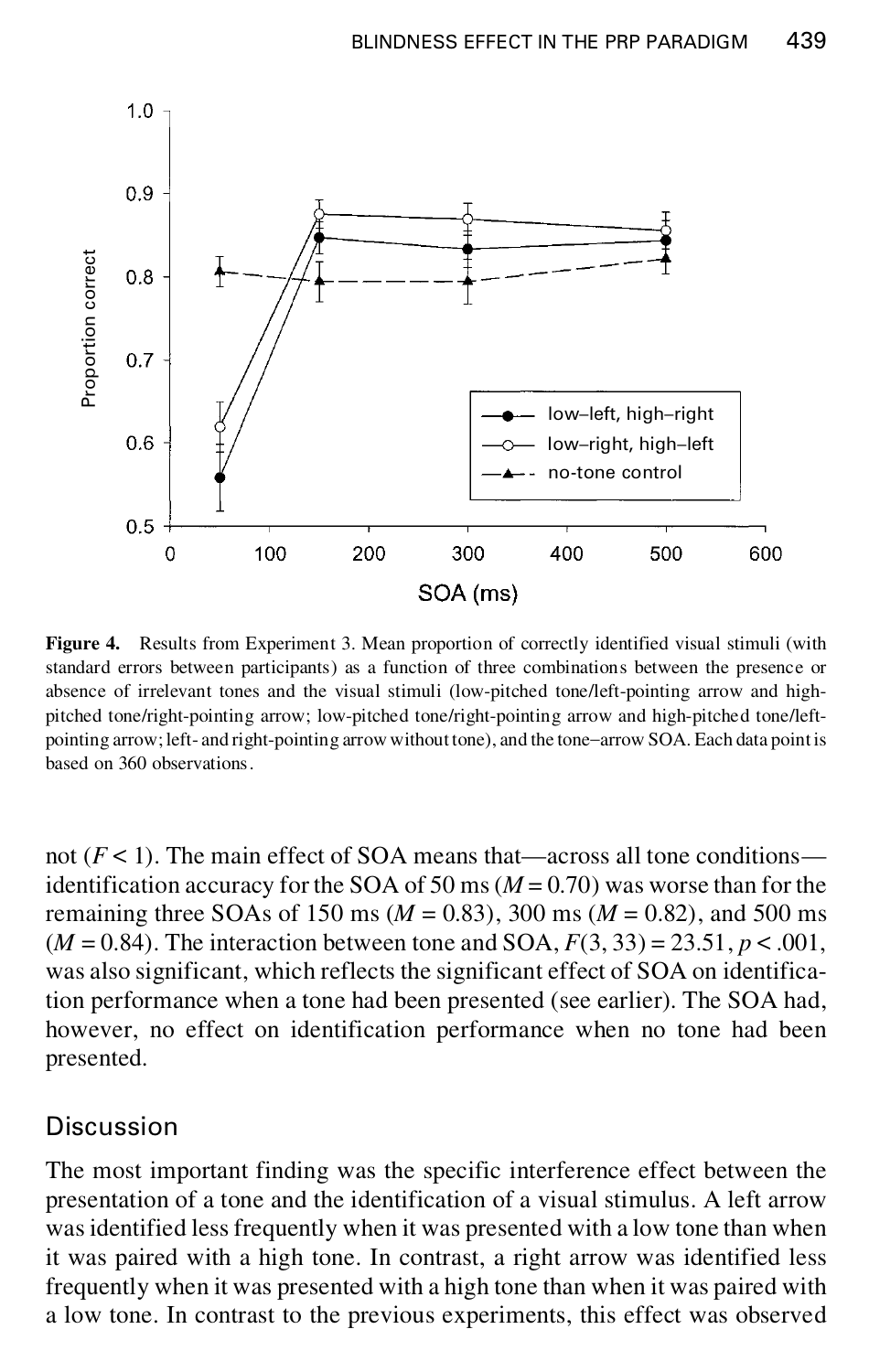with task-irrelevant tones. Thus, the pure presentation of the low–high tone seems to be sufficient to specifically affect the encoding of a left–right arrow head. This finding presents evidence that the blindness effect observed in Experiments 1 and 2 was modulated by a tone–arrow interference.

A possible interpretation of the specific tone–arrow interference is that when a low (high) tone is presented, it is preferably associated with a left (right) spatial orientation and this affects the identification of a left (right) stimulus. These preferences are in line with Mudd's (1963) observation that low tones were preferably associated with left than with right positions, and that high tones were preferably associated with right than with left positions. In addition, these preferences are similar to the results reported by Lippa (1996a, b) and by Weeks and Proctor (1990), who found that in choice reaction-time tasks observers prefer to associate visual stimuli presented below a fixation point with left responses and stimuli presented above a fixation point with right responses. The specific tone–arrow interference effect observed in the present experiment suggests that not only a feature overlap between a response and a visual stimulus leads to performance decrements, when the visual stimulus has to be encoded during the execution of the compatible response. Rather, also the existence of an association between the features of a tone and the features of a visual stimulus seems to be able to create similar performance decrements. We return to this point in the General Discussion.

In addition to producing the specific effect, the presentation of a low or a high tone seemed to produce both an unspecific impairment in identification performance at the 50 ms SOA and an unspecific facilitation at the remaining SOAs. This conclusion should, however, be examined carefully. Any proportion correct value above or below the no-tone control cannot be unequivocally interpreted as impairment or as facilitation. For example, if the tone served as a warning signal for all SOAs of 150 ms and longer (cf., Bertelson, 1967; Bertelson  $&$  Tisseyre, 1968), and thus improved visual identification generally, then the identification rate at the 50 ms SOA had to be below the no-tone control due to the adjustment procedure of presentation time (cf., Footnote 1). So it is unclear whether there was an improvement at the longer SOAs, or an impairment at the shorter SOA, or both.

Given that the encoding of visual stimuli at the 50 ms SOA was actually impaired, such an impairment seems to be inconsistent with recent observations by Jolicoeur (1999b). This author had his participants to monitor a stream of briefly presented visual stimuli (letters) for the presence of a target stimulus. The visual target letter followed a low or a high tone with a variable SOA. When the tones required a speeded left or right keypress, the accuracy in letter detection suffered markedly, showing unspecific response–arrow interference. When the tones required no response, no deficit was observed in the visual task. Thus, whereas to-be-ignored low or high tones did not affect concurrent visual encoding in Jolicoeur's (1999b) study, we found such an unspecific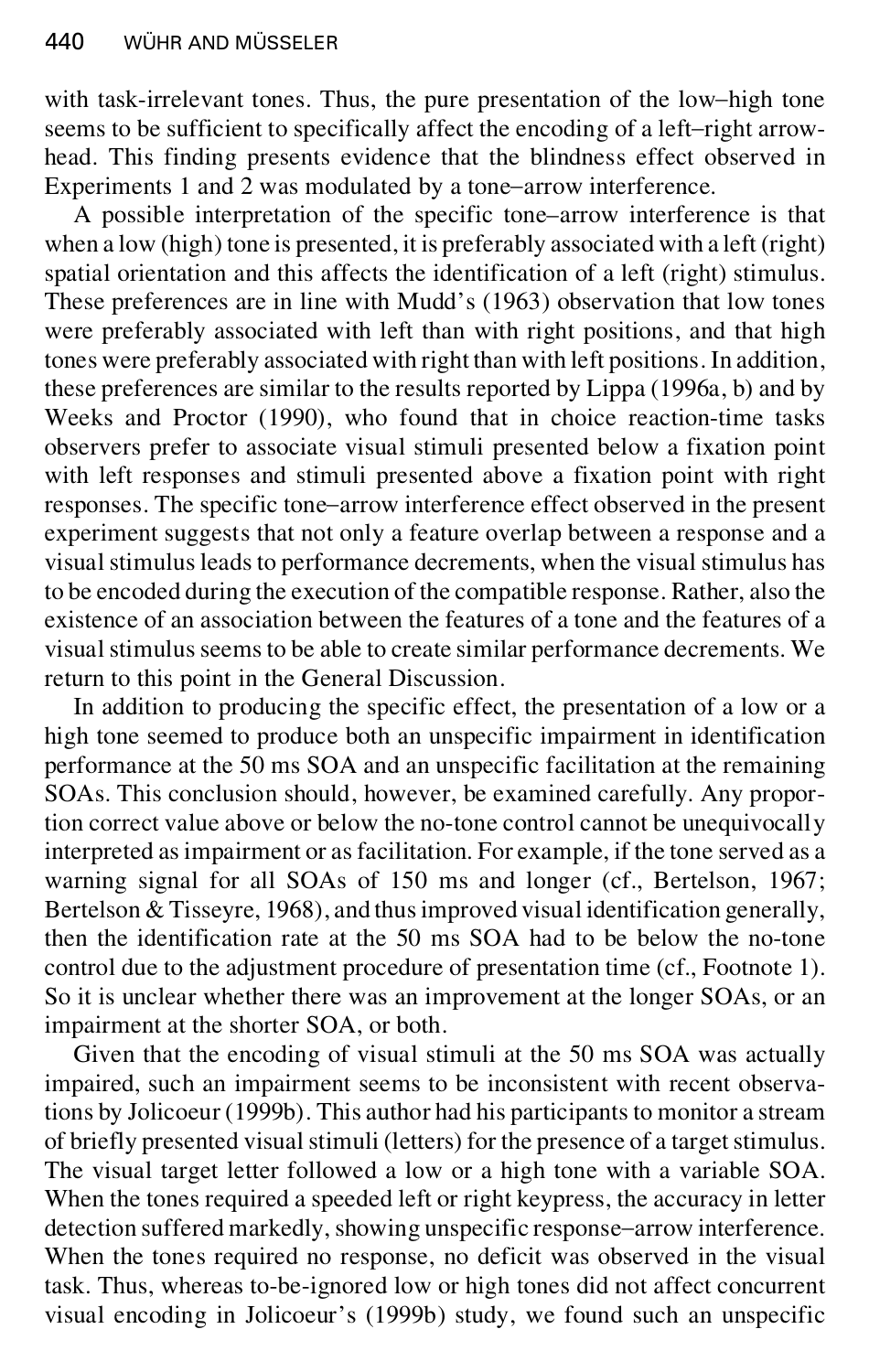impairment in the present experiment. There are two possible explanations for this discrepancy. First, different temporal relationships between the to-beignored tones and the visual stimuli in the two studies might account for the different results. In Jolicoeur's (1999b) study, the tones were presented for 100 ms and the shortest SOA was 100 ms. Thus, even for the shortest SOA, there was no concurrent presentation of tones and visual stimuli. In the present experiment, the tones were presented for 150 ms and outlasted the presentation of the visualstimuli at the shortest SOA of 50 ms. Thus, the early impairment of visual encoding in our experiments might be due to the concurrent presentation of a tone (via headphones), whereas there was no concurrent presentation of tones and visual stimuli in Jolicoeur's (1999b) experiment. Second, the existence or non-existence of associations between the to-be-ignored tones and the visual stimuli might also account for the discrepant results. The observation of the specific tone–arrow interference in the present experiment was explained by automatically associating "low" with "left" and "high" with "right" (see previously). It is possible that the association process, which led to the specific interference effect, also caused the (short-lasting) unspecific interference effect. In contrast, there are most likely no associations between low and high tones and the letters "X" and "Y", which were the target letters in Jolicoeur's (1999b) study. Thus, the lack of associations between the tones and the letters might explain the absence of an unspecific interference effect. Experiment 4 examined the question, whether the unspecific interference effect observed in the present experiment is more likely due to the concurrent presentation of tone and visual stimuli or to the existence of associations between features of the tones and features of the visual stimuli.

## EXPERIMENT 4

The major aim of the present experiment was to test, whether the to-be-ignored tones in Experiment  $3$  caused unspecific impairments in the encoding of simultaneously presented visual stimuli because of their simultaneous presentation or because of associations between tones and visual stimuli. Therefore, in Experiment 4, two short tones and one long tone of the same frequency were used as the to-be-ignored auditory stimuli, which were presented before the presentation of a to-be-identified left- or right-pointing arrowhead. We assumed that there were no preferred associations between two short tones or one long tone with either "left" or "right". Accordingly, no specific tone–arrow interference was expected in Experiment 4. If the tonesin Experiment 4 caused unspecific impairments in the concurrent processing of visual stimuli without causing specific interference, then the unspecific impairments observed in Experiment 3 can be mainly attributed to their simultaneous presentation, and not to the activation of specific associations. The opposite interpretation would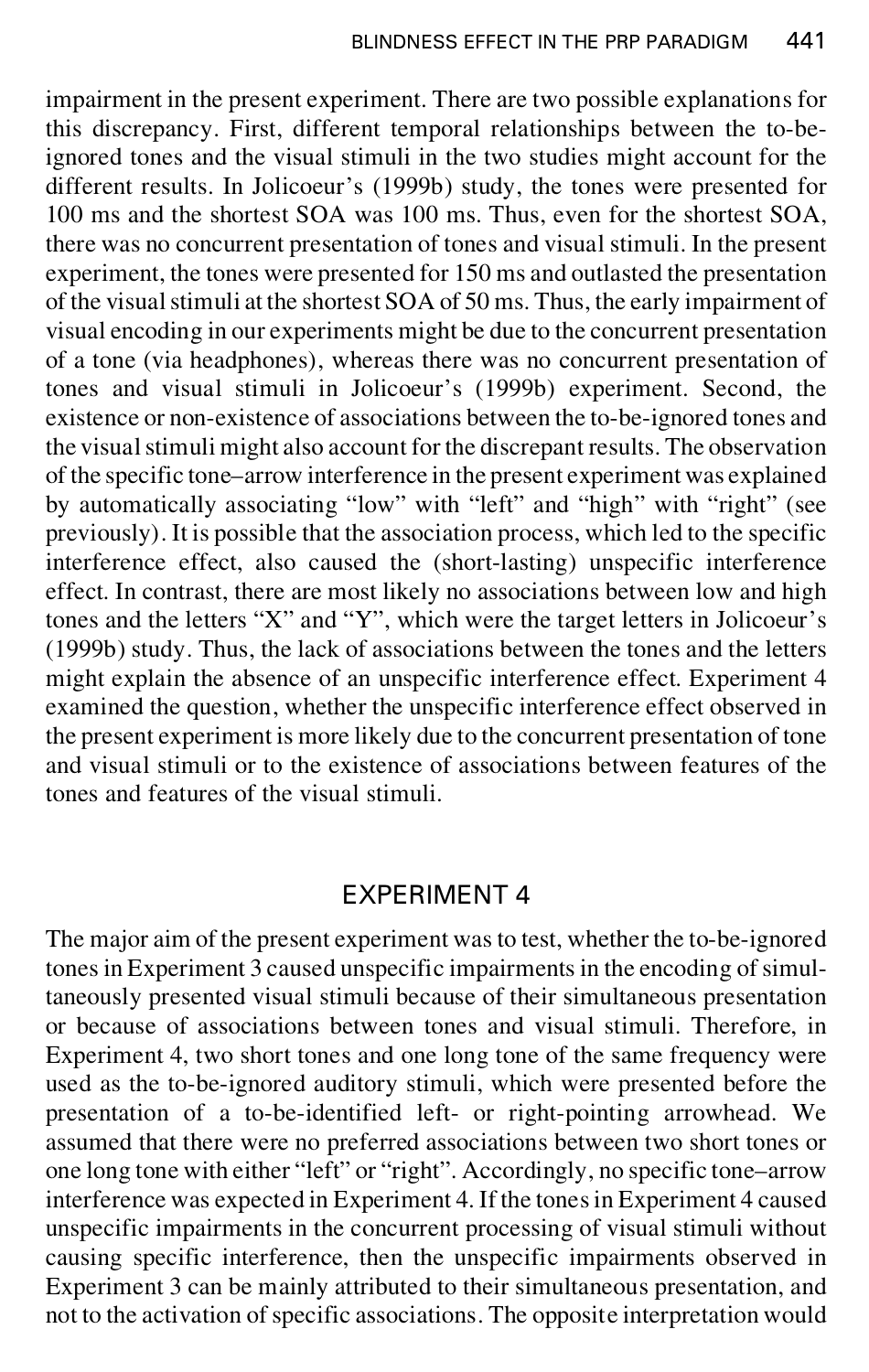be suggested, however, if the tones in Experiment 4 caused neither specific impairments, nor unspecific impairments on the concurrent processing of visual stimuli. In addition, the demonstration that two short tones and one long tone do not specifically affect the encoding of left- and right-pointing arrowsis important for the use of these tones as response cues in Experiment 5.

#### Method

*Participants.* Twelve paid volunteers (five females, seven males; aged 21–28 years) took part in the experiment. All of them reported to be right handed and to have normal or corrected-to-normal vision. None had partici pated in Experiments 1–3.

*Apparatus and stimuli.* The apparatus and the visualstimuli were the same asin Experiment 3, except that now a Macintosh Quadra was used to control the experiment. The major difference between the present experiment and Experi ment 3 was that the low-pitched and the high-pitched tone, used as auditory stimuli in Experiments 1–3, were replaced by one long tone presented for 150 ms and two short tones presented for 50 ms each with an inter-stimulus interval of 50 ms. These tones had an equal pitch of 600 Hz and were again presented concurrently to both ears.

*Procedure and design*. The procedure was the same as in Experiment 3, except that different auditory stimuli were used as distracters. In the present experiment, after a blank interval of 1000 ms either a long tone of 600 Hz, two short tones of 600 Hz, or no tone was presented with equal probability. As in Experiment 3, participants did not have to respond to the tones and were told that these tones were task-irrelevant.

Two independent variables were crossed in a  $3 \times 4$  within-participants design. The first factor was the relationship between the three tone conditions and the two visual stimuli. The six possible combinations were grouped to form three levels of this factor in the following way. The first level consisted of the two combinations of no tone and the presentation of a left- or right-pointing arrowhead. The second level consisted of the two combinations of a long tone with a left-pointing arrow and of two short tones with a right-pointing arrow. The third level consisted of the two combinations of a long tone with a right pointing arrow and of two short tones with a left-pointing arrow. The second factor was the SOA between the tone and the visual stimulus, with the four levels 50, 150, 300, and 500 ms. As in Experiment 3, it was planned to separately test for the unspecific effects and for the specific effects of the presentation of one long tone or two short tones on the identification of a left- or right-pointing arrow.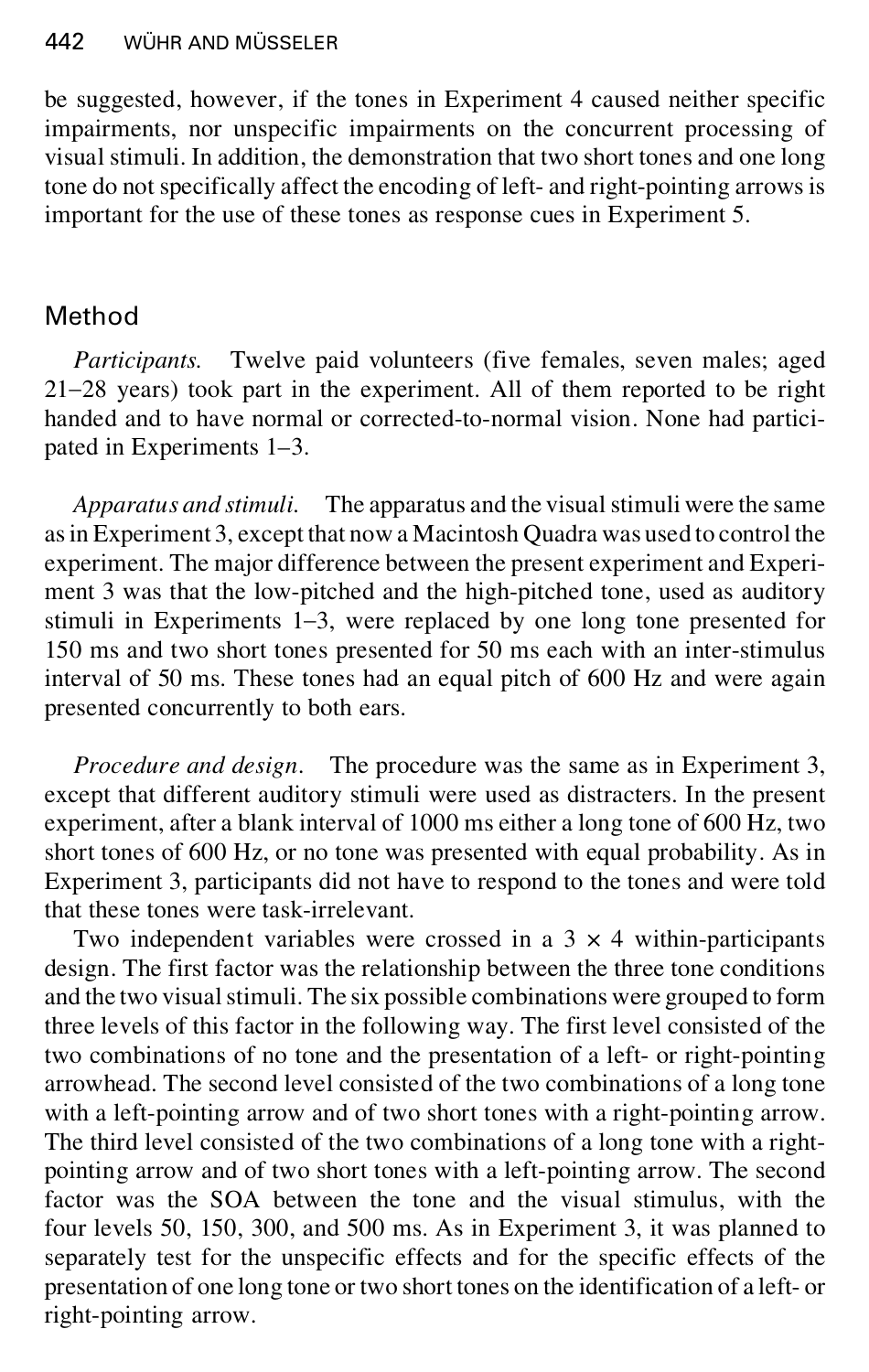### **Results**

The mean presentation time for visual stimuli was 34 ms. Across all conditions, the proportion of correctly identified visual stimuli was  $0.80$  (SD =  $0.05$ ). In a first analysis, the specific effects of the presentation of a long tone or two short tones on the identification of a left- or right-pointing arrow were examined. Therefore, visual identification accuracy was computed for the two combinations of one long tone with a left-pointing arrow and of two short tones with a right-pointing arrow. In addition, visual identification accuracy was computed for the remaining two combinations of one long tone with a right-pointing arrow and of two short tones with a left-pointing arrow. The resulting proportions of correctly identified visual stimuli, which are depicted in Figure 5, were analysed as a function of the two tone–arrow relationships and of the four SOAs. An ANOVA revealed a significant main effect of SOA, *F*(3, 33) = 2.93, *p* = .048, which reflects lower identification accuracy for the SOAs of 50 and 150 ms (both  $M = 0.82$ ) than for the SOAs of 300 ( $M = 0.86$ ) and 500 ms  $(M = 0.84)$ . This effect can be explained by assuming that the tone served as



**Figure 5.** Results from Experiment 4. Mean proportion of correctly identified visual stimuli (with standard errors between participants) as a function of three combinations between the presence or absence of irrelevant tones and the visual stimuli (one long tone/left-pointing arrow and two short tones/right-pointing arrow; one long tone/right-pointing arrow and two short tones/left-pointing arrow; left- and right-pointing arrow without tone), and the tone–arrow SOA. Each data point is based on 360 observations.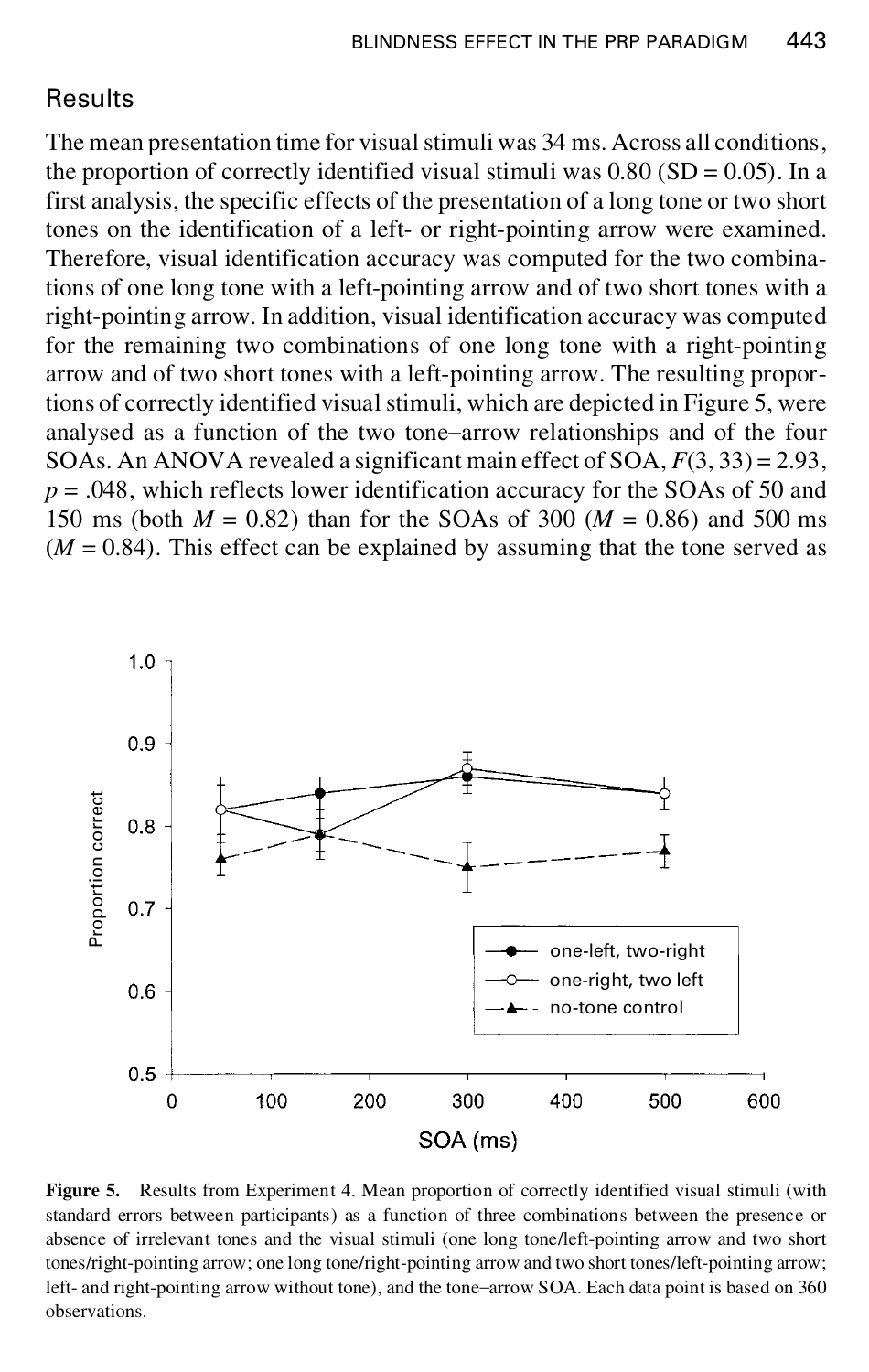warning signal for the occurrence of the visual stimulus, but that participants needed more than 150 ms to effectively use this information (cf., Bertelson, 1967; Bertelson & Tisseyre, 1968). More important, however, neither a main effect of the tone–arrow relationship nor an interaction of this factor with SOA was observed (both  $F < 1$ ). Thus, these results confirmed the prediction that the pure presentation of a long tone or of two short tones can not specifically affect the identification of the arrows.

In the second part of the analysis, the unspecific effects of the presence or absence of a long tone or of two short tones on the identification of a left- or right-pointing arrow were analysed. Therefore, the proportions of correctly identified visual stimuli were computed across all possible combinations of a long tone or two short tones with a left- or right-pointing arrow (the filled and unfilled circlesin Figure 5) and compared with the identification rates of visual stimuli when no tone had been presented (the filled triangles in Figure 5). This was done in a two-factorial ANOVA with tone (present or absent) and SOA (50, 150, 300, or 500 ms) as within-participant factors. The main effect of SOA was not significant  $(F < 1)$ , but there was a significant main effect of tone,  $F(1, 11) = 28.20, p < .001$ . The presentation of a tone improved visual identification accuracy  $(M = 0.84)$ , as compared to the performance in the absence of a tone  $(M = 0.77)$ . The two-way interaction between tone and SOA was also significant,  $F(3, 33) = 3.12$ ,  $p = .039$ . This interaction is due to a significant effect of SOA on identification performance when a tone had been presented (see earlier), whereas the SOA had no effect on identification performance in the absence of a tone,  $F(3, 33) = 1.14$ ,  $p = .348$ . In other words, the positive effect of tone presentation on visual encoding increases with increasing SOA, as compared to the no-tone condition.

To examine the possibility that the absence of a specific tone–arrow interfer ence in the present experiment would also reduce the unspecific effect as compared to Experiment 3, the identification rates from trials with tone presentation entered into a two-way ANOVA with the factors experiment and SOA. This analysis revealed significant main effects of experiment,  $F(1, 22) = 5.76$ ,  $p = .025$ , and SOA,  $F(3, 66) = 30.82$ ,  $p < .001$ , and—more important—a significant interaction between both factors,  $F(3, 66) = 22.69$ ,  $p < .001$ . For the 50 ms SOA, the identification rate was higher in the present experiment  $(M = 0.82)$ than in Experiment 3 ( $M = 0.60$ ), whereas the identification rates were very similar for the other SOAs.

### Discussion

The mere presentation of one long tone or two short tones exerted neither a specific nor an unspecific (negative) effect on the visual encoding of left- or right-pointing arrowheads, even when the tones and the visual stimuli overlapped in time. This result suggests that the early deficit in visual encoding in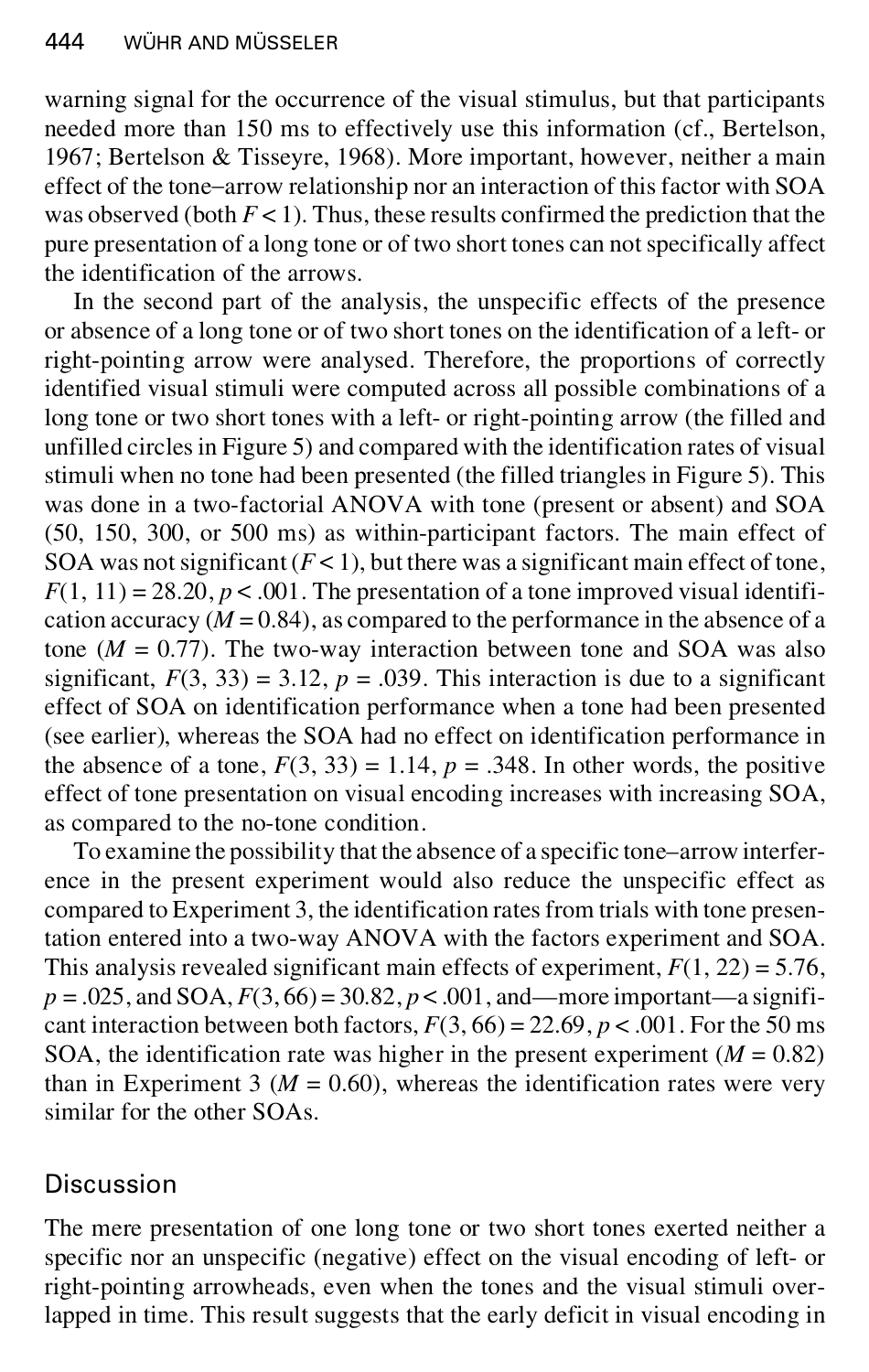Experiment 3 was not due to the concurrent presentation of low or high tones and left- or right-pointing arrowheads. Instead, it suggests that specific associations between these tones and these visual stimuli were also responsible for the unspecific interference effect. These associations are automatically activated by the presentation of a tone (e.g., a low tone), and affect both the encoding of the associated stimulus (left-pointing arrow), as well as the encoding of the non-associated stimulus (right-pointing arrow). A more detailed account is presented in the General Discussion.

The results of Experiment 4 are consistent with the findings of Jolicoeur  $(1999b)$ , who also observed no (negative) effect from to-be-ignored low or high tones on visual encoding of letters. Together, the findings suggest that there is no unspecific cross-modal interference effect when there are no specific associ ations between the to-be-ignored tones and the to-be-encoded visual stimuli. We conclude that there are no specific associations between long or short tones with "left" or "right", because no specific interference was observed in the present experiment. In addition, it is very unlikely that there are specific associ ations between low or high tones and the letters "X" or "Y" (Jolicoeur, 1999b).

The finding that the tones used in the present experiment were unable to specifically affect visual encoding of left- or right-pointing arrowheads was important for the next experiment. In Experiment 5, one long tone and two short tones were used as cues in the response task, in order to demonstrate the blind ness effect without modulations through a tone–arrow interference.

## EXPERIMENT 5

After the successful demonstration of the tone–arrow interference in the absence of a response task in Experiment 3, the present experiment aimed to isolate the response–arrow interference (i.e., the "original" blindness effect) in the absence of a modulation by a tone–arrow interference. Therefore, the response cues used in Experiments 1 and 2 were replaced by one long tone and two short tones. On the basis of the results of Experiment 4, it was assumed that these response cues do not differ in their relationship to the spatial left/right dimension of the arrows.

#### Method

*Participants*. Sixteen paid volunteers (nine females, seven males; aged 19–34 years) took part in the experiment. All participants reported to have normal or corrected-to-normal vision; only one declared to be left handed. None had participated in Experiments 1–4.

*Apparatus and stimuli.* The apparatus and the visualstimuli were the same asin Experiment 1, except that now a Macintosh Quadra was used to control the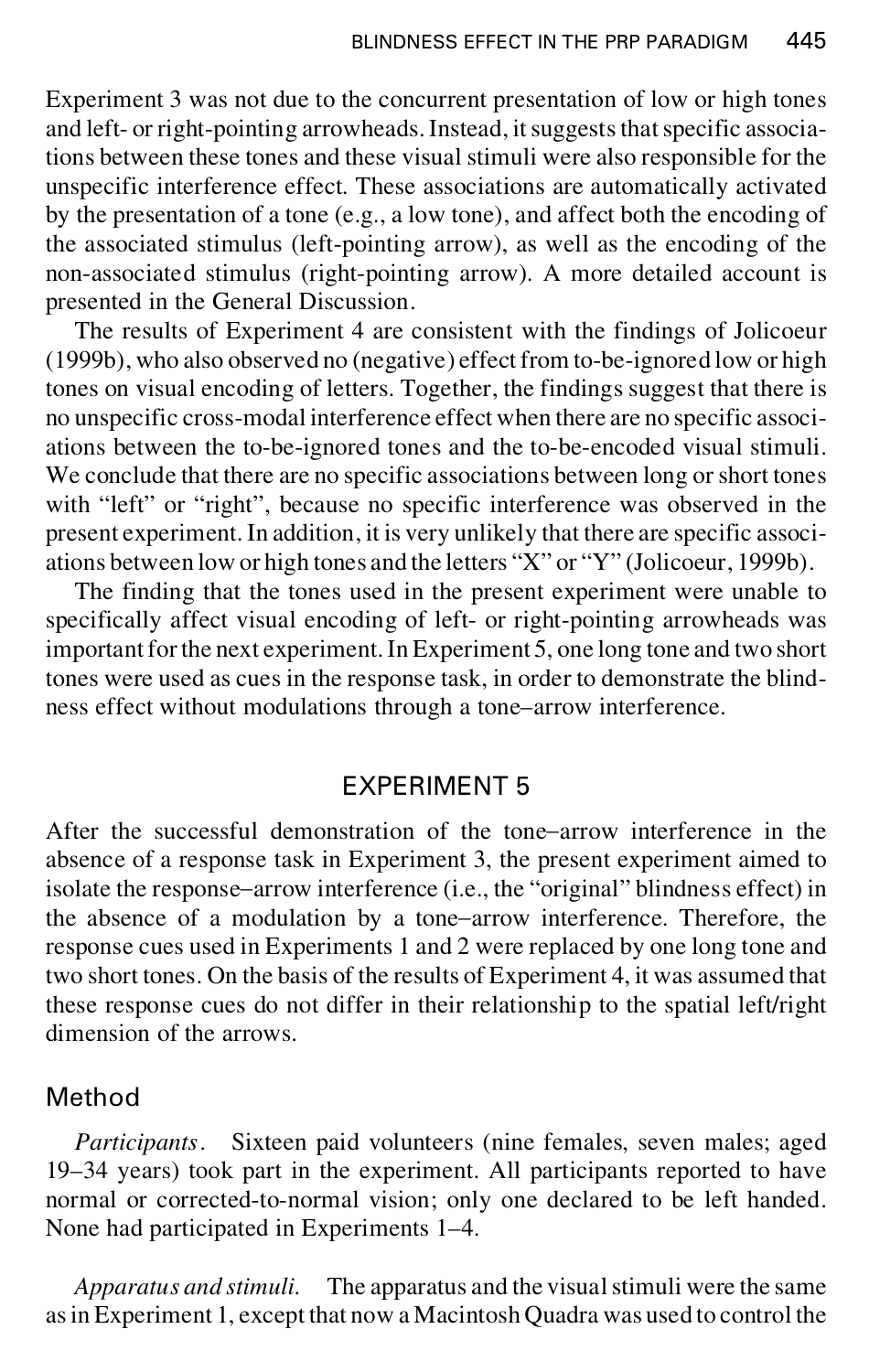experiment. The major difference between the present experiment and Experi ment 1 was that the low-pitched and the high-pitched tone, used as auditory stimuli in Experiment 1, were replaced by one long tone presented for 150 ms and two short tones presented for 50 ms each with an inter-stimulus interval of 50 ms. These tones had an equal pitch of 600 Hz and were again presented concurrently to both ears via headphones.

*Procedure and design.* The procedure of Experiment 5 wasidentical to the procedure of Experiment 1, except that one half of the participants had to press the left key to one long tone and the right key to the short tones. For the other half of the participants, the mapping rule was inverted. As in Experiment 1, the compatibility between the responses and the visual stimuli, as well as the SOA between the tones and the visual stimuli, were varied within participants, whereas the mapping between tones and responses was varied between participants. Thus, the present experiment was based on a  $2 \times 2 \times 5$  mixed design.

### **Results**

*Response task.* Across all conditions and participants, less than 4% of the reaction times exceeded the criterion of 1000 ms. The error percentage had a grand mean of  $5.3\%$  (SD = 2.8). The error percentages were analysed in an ANOVA with the between-participants factor mapping (two levels), the within-participant factors compatibility (two levels), and SOA (five levels). As in Experiment 1, the only significant effect was the main effect of SOA, *F*(4, 56) = 2.95,  $p = .028$ , according to which the percentage of false responses increased with decreasing SOA.

The mean correct reaction time across all conditions was  $491 \text{ ms} (SD = 79)$ . A corresponding ANOVA revealed no significant effect.

*Identification task*. The mean presentation time for the visual stimuli was 44 ms in the group with the tone–response mapping "one tone–left" and "two tones–right"; and itwas 34 ms in the group with the mapping "one tone–right" and "two tones–left". The difference of 10 ms was not significant,  $t(14) = 1.37$ ,  $p > 0.10$  (two-tailed). Across all conditions, the proportion of correctly identified visual stimuli was  $0.76$  (SD = 0.05). Figure 6 depicts these proportions as a function of all possible combinations of the different levels of the factors compatibility and SOA.

The proportions of correctly identified visual stimuli were analysed in an ANOVA with the between-participant factor mapping (two levels), the within participant factors compatibility (two levels), and SOA (five levels). This ANOVA revealed the same pattern of main effects as did the ANOVA in Experiment 1. The main effect of mapping was not significant,  $F(1, 14) = 2.96$ , *p* = .108. However, the main effects of SOA, *F*(4, 56) = 7.37, *p* < .001, and of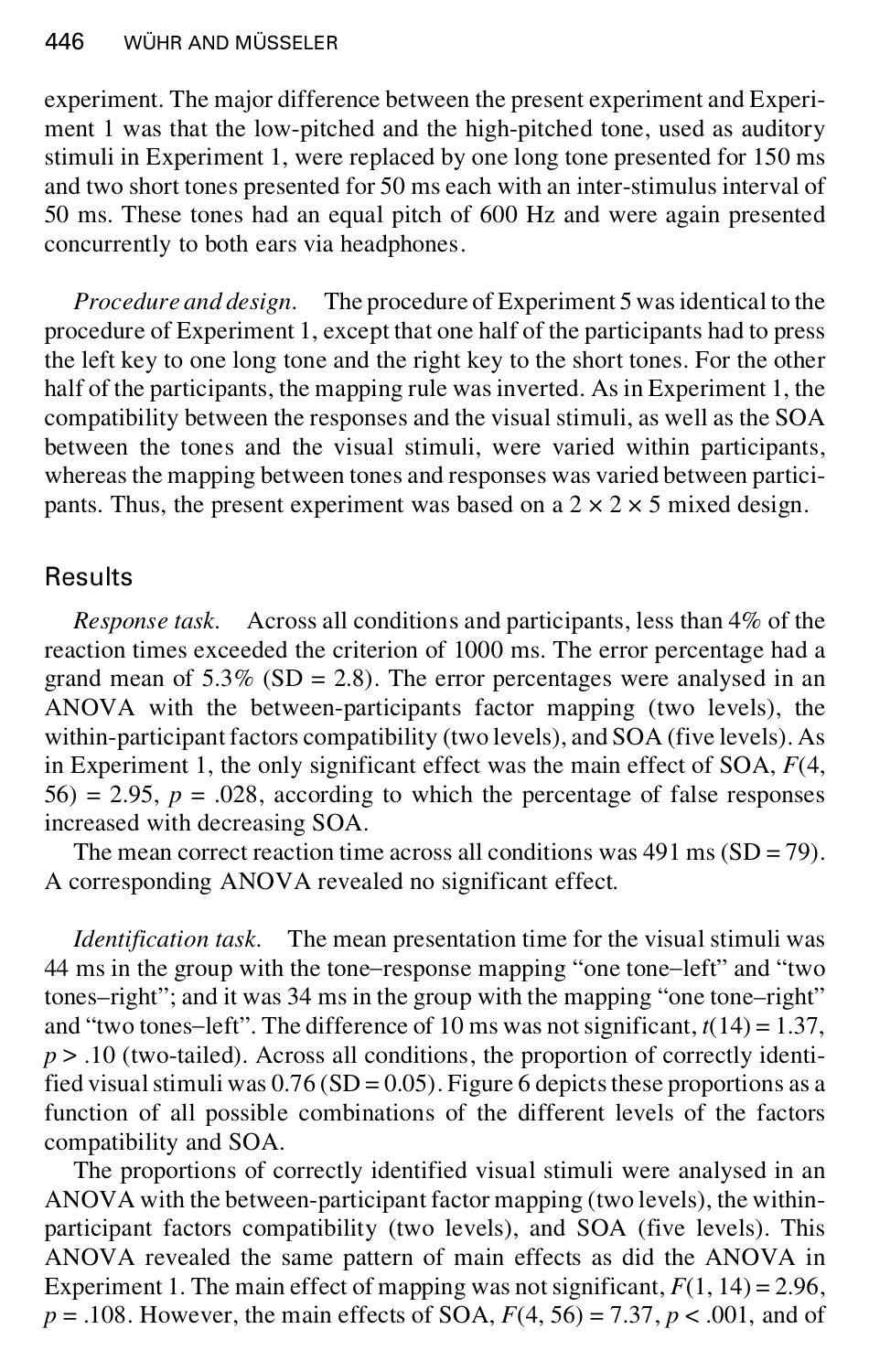

**Figure 6.** Results from the visual encoding task in Experiment 5. Mean proportion of correctly identified visual stimuli (with standard errors between participants) as a function of the response–arrow compatibility (compatible vs incompatible), and the tone–arrow SOA. Each data point is based on about 950 observations.

compatibility,  $F(1, 14) = 8.79$ ,  $p = .010$ , were significant. The effect of SOA reflects the observation that identification accuracy increased when the SOA increased: There was a difference of 0.10 between the identification accuracy for the shortest SOA of 50 ms ( $M = 0.71$ ) and the identification accuracy for the longest SOA of 1000 ms ( $M = 0.81$ ). The effect of compatibility was due to the fact that response-compatible stimuli  $(M = 0.75)$  were identified less accurately than response-incompatible stimuli  $(M = 0.78)$ . Importantly, and in contrast to the results of Experiment 1, none of the interactions between the factors mapping, compatibility, and SOA was significant (all *F* < 1).

#### Discussion

In line with our original expectations, the blindness to response-compatible stimuli was observed in the present experiment in the absence of the modulation by the tone–arrow interference in Experiments 1 and 2. Therefore, the present finding is highly similar to the response–arrow interference already observed with previous—non PRP—tasks(e.g., Müsseler & Hommel, 1997a). However, in contrast to the previous studies, the present finding demonstrates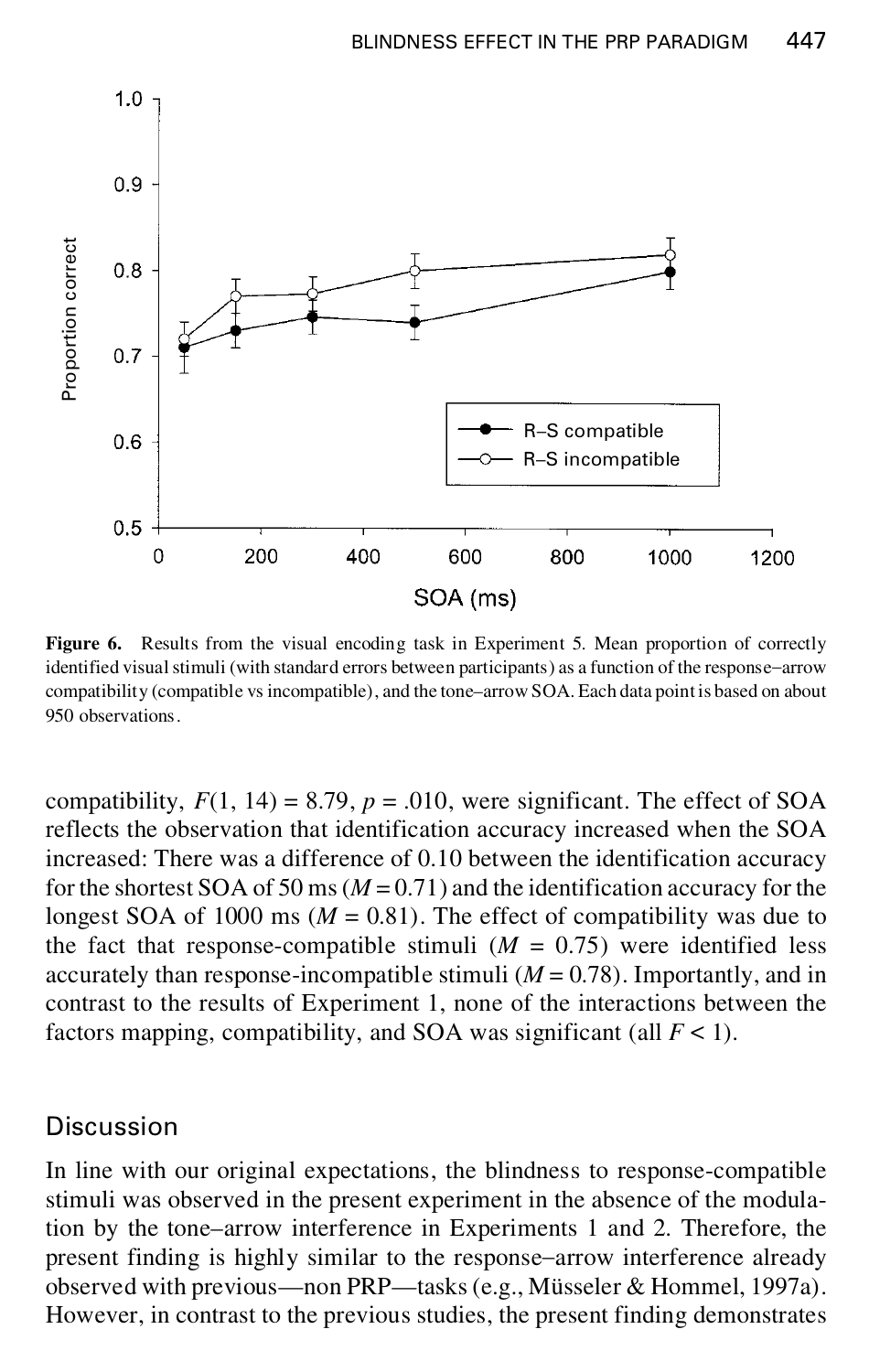that the blindness effect is not restricted to situations in which the response has to be withheld before or during stimulus encoding.

Moreover, Experiments 3 and 5 provide indirect evidence for our interpretation of why the blindness effect occurred only for one of the two alternative tone–response mappings in Experiments 1 and 2. The assumption was that in these experiments two different kinds of interference had converged in the low–left and high–right tone–response mapping, but had nullified each otherin the low–right and high–left mapping. Experiments 3 and 5 demonstrated the tone–arrow interference and the response–arrow interference independently from each other; thus, these two interferences could have interacted in Experi ments 1 and 2. We present an account for these interference effects in the General Discussion.

Finally, Experiment 5 revealed evidence for an unspecific response–arrow interference effect: The greater the temporal overlap between the speeded response task and the visual encoding task, the worse was overall performance in the encoding task. We found a performance decrement of 6% between the SOAs of 50 and 500 ms, which is very similar to the performance decrement that Jolicoeur (1999a, Exp. 2) has observed (about 5% between the SOAs of 50 and 600 ms). But because there was no neutral condition in Experiment 5, it is not for sure that this unspecific effect actually represents costs. Experiment 4 showed that the presentation of short or long tones can improve performance in a concurrent visual encoding task, compared to visual encoding in the absence of a tone, and that thisimprovement increased with the SOA. Ourinterpretation of this result was that the tone served as a warning signal for the occurrence of the visual stimulus. It is unlikely, however, that the tones could be used as warning signals in Experiment 5, when the participants had to respond as quickly as possible to the tones. Moreover, Experiment 4 showed no evidence that the mere presentation of short or long tones can impair concurrent visual encoding. Thus, the decrease in visual performance with decreasing SOA in the present experiment is most likely a cost at short SOAs that is caused by the concurrent preparation of a motor response.

### GENERAL DISCUSSION

The major aim of the present study was to investigate the conditions under which processing in a motor (response) task specifically interferes with concurrent processing in a visual encoding (identification) task. From such studies it may be possible to learn more about the representations and/or processes in which response preparation and perception overlap.

Such previous studies have demonstrated unspecific impairment of visual encoding when the participants were simultaneously engaged in a speeded choice–response task (e.g., Jolicoeur, 1999a; De Jong & Sweet, 1994). From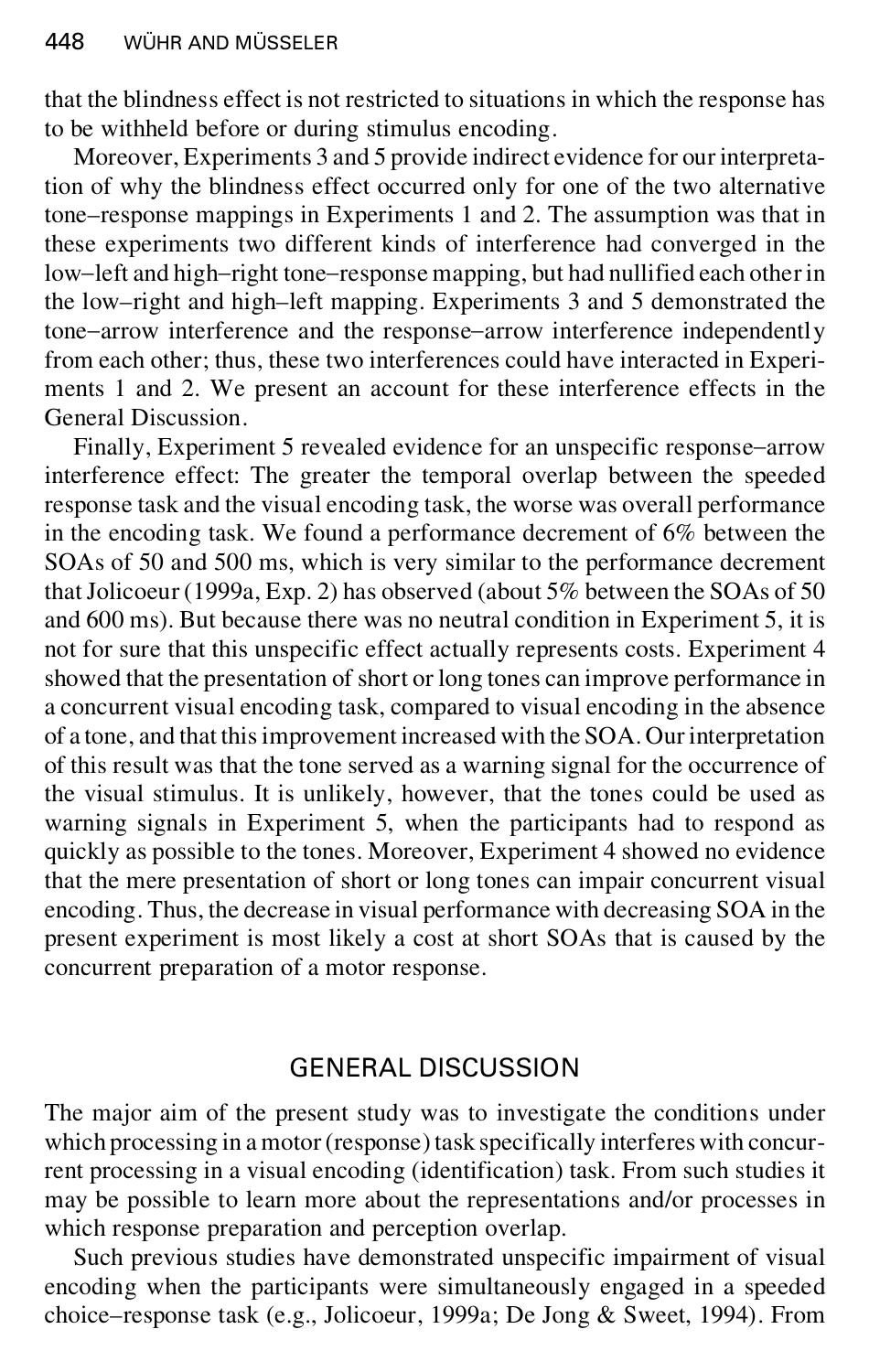these studies, however, it remained unclear to which degree the inability to fully prepare for two tasks at the same time has contributed to the observed unspecific impairment. Instead of an interference at the visual encoding phase, the impairment could also have originated from a procedural interference, due to some limited multi-purpose capacity.

Other studies have demonstrated specific impairment of visual encoding when the participants were simultaneously engaged in an unspeeded choice– response task. The finding was that the preparedness to execute a left or right keypress or the execution itself impaired the concurrent encoding of a response-compatible visual stimulus. In these studies, however, the execution of the response had to be postponed (suppressed) either until a neutral response had been performed (e.g., Müsseler & Hommel, 1997a) or until a "go" signal had occurred (e.g., Wühr & Müsseler, 2001). Thus, it was unclear whether the blindness effect originated from the preparation of the response, or from the withholding of the response. In order to test this issue in the present experi ments, the participants performed keypresses to a tone as quickly as possible and identified left- or right-pointing arrowheads presented in between. In addition to the compatibility between the response and the visual stimulus, the SOA between the tone and the visual stimulus was systematically varied in order to investigate when—if at all—the blindness effect emerges in respect to the processing in the response task.

There were four major findings. The first finding was that speeded left or right keypresses unspecifically interfered with the encoding of briefly presented visual stimuli (Experiments 1, 2, and 5). The identification of stimuli presented during the preparation and execution of the responses was worse compared to the identification of stimuli after the execution of the responses, irrespective of the compatibility between responses and visual stimuli. This unspecific response–stimulus interference was even observed at SOAs between tones and visual stimuli, at which possible (direct) stimulus–stimulus interferences were unlikely to play a role ( $\text{SOAs} \geq 150 \text{ ms}$ ). This finding replicates the earlier findings reported by De Jong and Sweet (1994) and Jolicoeur (1999a).

Second, a speeded left or right keypress did also specifically interfere with the encoding of the briefly presented visual stimuli (Experiments 1, 2, and 5). The speeded preparation and execution of responses caused inferior identification performance for response-compatible stimuli compared to responseincompatible stimuli. This finding shows that the blindness effect is not restricted to situations in which the response has to be withheld before or during stimulus encoding. In the present experiments, in which the response had to be performed as quickly as possible to the tones, the blindness effect seemed to grow during the processing of the response task and to peak around response execution. Thus, neither an abrupt onset of the blindness effect was observed nor was the blindness effect preceded by a brief period of superior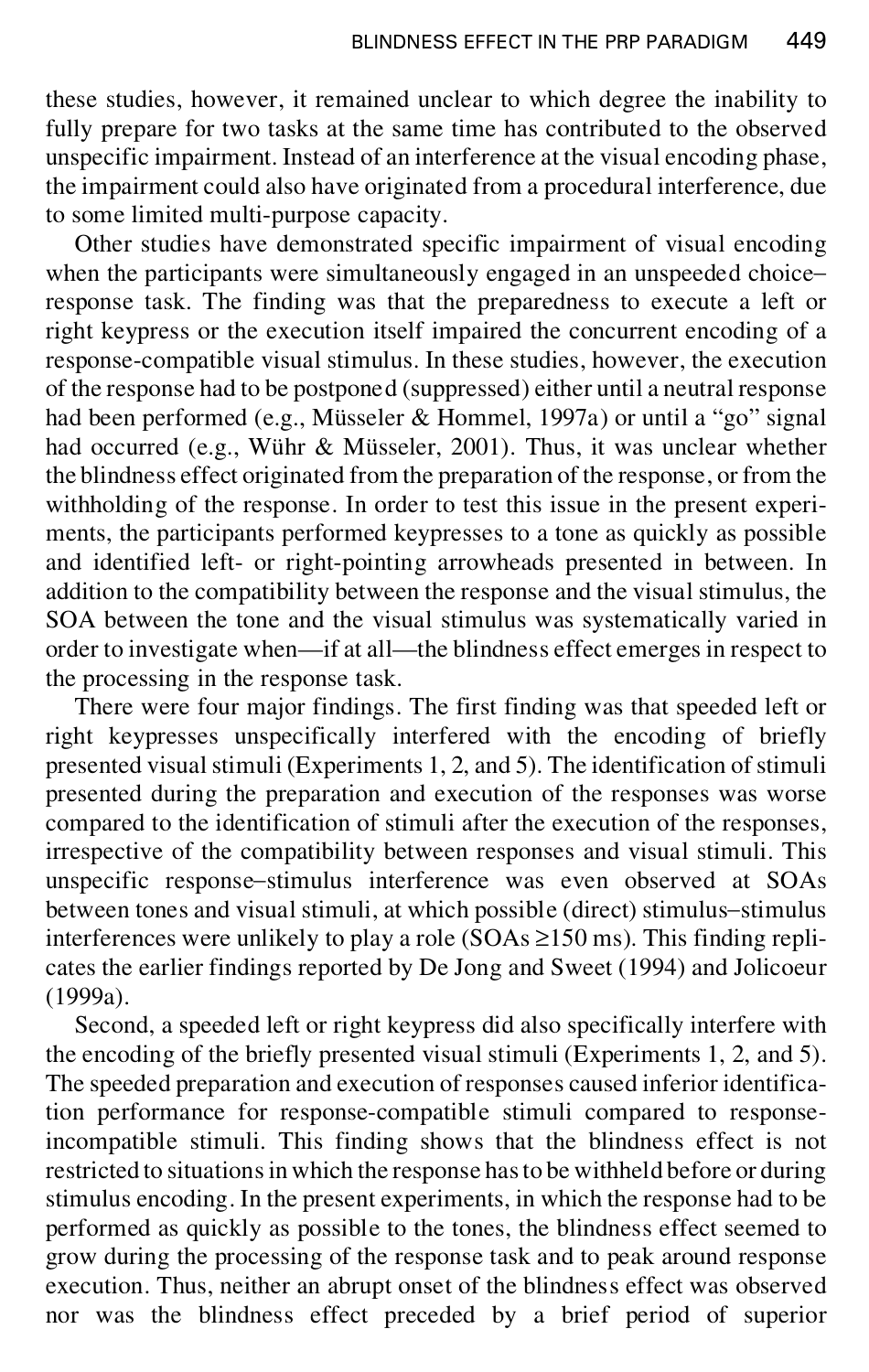identification of response-compatible stimuli. However, superior identification could be expected under certain assumptions, which are discussed later.

Third, a particular set of auditory stimuli was able to specifically interfere with the encoding of briefly presented visual stimuli (Experiment 3). In particular, the encoding of a left-pointing arrow was inferior when it followed a lowpitched tone than when it followed a high-pitched tone, whereas the encoding of a right-pointing arrow wasinferior when itfollowed a high-pitched tone than when it followed a low-pitched tone. In contrast to this specific tone–arrow interference, the identification of a left- or right-pointing arrow was not differ entially affected by the presentation of a long tone or two short tones, with equal pitch (Experiment 4).

Fourth, the specific tone–arow interference modulated the specific response–arrow interference when the task allowed both interferences to occur simultaneously (Experiments 1 and 2). That is, a (response-compatible) left-pointing arrow was identified less well than a (response-incompatible) right-pointing arrow when a left key was pressed to a low-pitched tone, but not when the left key was pressed to a high-pitched tone. Correspondingly, a (response-compatible) right-pointing arrow was identified less well than a (response-incompatible) left-pointing arrow when a right key was pressed to a high-pitched tone, but not when the right key was pressed to a low-pitched tone.

Before we turn to our explanation of these findings, a few comments on the time course of the blindness effect observed in the present experiments seem to be appropriate. Of course, these comments are only based on qualitative obser vations because we never found a significant two-way interaction between compatibility and SOA, and—therefore—did not perform post hoc compari sons on the data. However, it may be interesting to note that in all of the present dual-task experiments, the blindness effect was numerically greatest for the SOA of 500 ms, when the visual stimulus was presented most closely to response execution (mean reaction times of the Experiments 1, 2, and 5 were 466 ms, 474 ms, and 491 ms, respectively). This observation suggests that the better prepared the response the stronger the blindness to response-compatible stimuli. This suggestion is supported by the results of more recent experiments, in which the participants identified left- and right-pointing arrows while they performed a compatible or an incompatible response, or while they performed one of two neutral responses. We observed a significant disadvantage to identifying response-compatible stimuli compared to the neutral conditions only for the medium SOA of 400 ms, which again was closest to response execution (Müsseler & Wühr, 2001). Thus, the preparation and execution of a speeded response produces costsin the encoding of compatible stimuli that peak around response execution. By contrast, the blindness effect was clearly diminished at the 1000 ms SOA in two out of three of the present dual-task experiments. Only in Experiment 1, the blindness effect seemed to be still large for the 1000 ms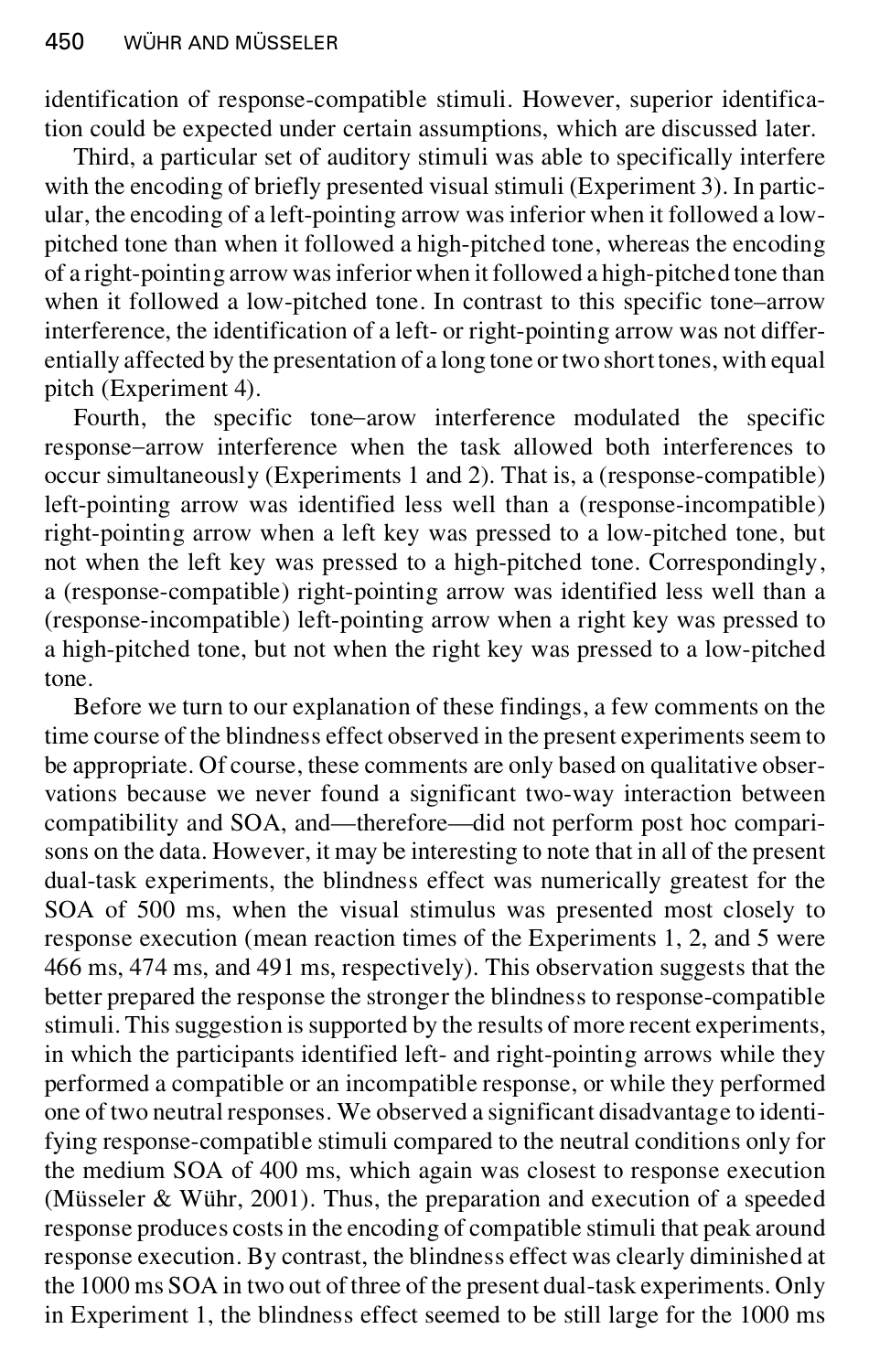SOA. However, this might be due to the possible additivity of the two specific interference effects, the tone–arrow and the response–arrow interference, in this experiment.

In the following section, it is discussed how well the two-stage model of action planning, proposed by Stoet and Hommel (1999; see also Hommel et al., in press; Müsseler, 1999), is able to account for the different findings of the present study.

## The two-stage account of action planning

The two-stage model of action planning (Stoet & Hommel, 1999) has been proposed to explain specific interference effects between different sets of concurrently performed tasks. The model rests on two basic assumptions. The first assumption is that features of to-be-perceived stimuli and features of to be-performed responses are represented by the same cognitive codes (cf., Hommel, 1997; MacKay, 1987; Müsseler & Prinz, 1996). For example, the identity of a to-be-perceived left-pointing arrow and the position of a to-be performed left keypress are represented by accessing the same cognitive LEFT code. This common-coding assumption (Prinz, 1990, 1997) allows the model not only to account for specific interference effects between the processing of two different stimuli or between the processing of two different responses (Stoet & Hommel, 1999), but also to account for specific interference effects between the processing of a response and the processing of a stimulus. Any of these interference effects is interpreted as a crosstalk due to structural overlap.

The second basic assumption of the two-stage model is that the formation of any cognitive representation of a stimulus or of a response takes place in two successive steps. During the first stage, the features of a perceived stimulus or of a to-be-performed response are *activated*. However, if more than one stimulus is simultaneously present or if more than one response is to be performed, the activation of feature codes does not allow to distinguish between different stimuli and/or responses. This fact is known as the "binding problem" (cf., Treisman, 1996). Therefore, the already activated feature codes that belong to one and the same stimulus or response are *bound* together, that is, during the second stage of processing, these codes are integrated into an event file. Stoet and Hommel (1999) claimed that if the contents of two tasks, which have to be processed in parallel, overlap in at least one of their features, the performance in the second task critically depends on the temporal relationship between the processing in both tasks. If the overlapping feature code is just activated by the processing in the first task, then processing (of that feature) in the second task should be facilitated. If, however, the overlapping feature code is already bound by the processing in the first task, then processing (of that feature) in the second task should be hampered.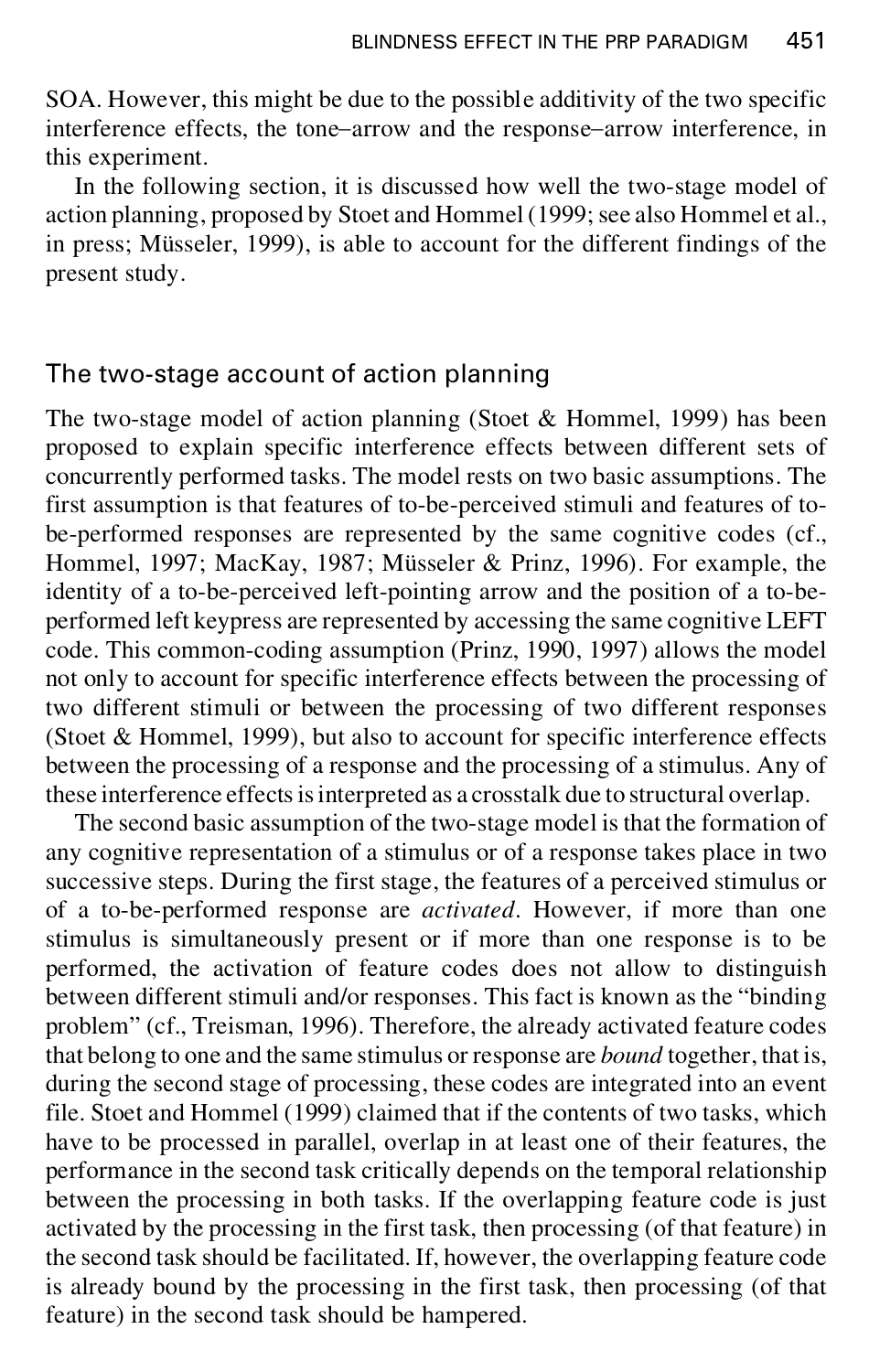Originally, the two-stage model was applied to account for specific response–response interference effects (cf., Stoet, 1998; Stoet & Hommel, 1999). However, this model can also be applied to account for the blindness effect, a case of specific response–stimulus interference. The explanation is, for example, that when the LEFT feature code is already bound into the plan for a left response, this feature code is not available for the encoding and representation of a left stimulus (cf., Hommel et al., in press; Müsseler, 1999; Stoet & Hommel, 1999). Correspondingly, the blindness effect should emerge as soon as the preparation of the response has begun and should continue until this response is finally executed.

A very similar explanation can account for the specific tone–arrow interfer ence, as it was observed in Experiment 3. Because there is no direct feature overlap between a low-pitched tone and a left response, or between a high pitched tone and a right response, it has to be assumed that the feature codes of LOW and LEFT, as well as the feature codes of HIGH and RIGHT, are more strongly *associated* than the feature codes of LOW and RIGHT, or the feature codes of HIGH and LEFT. This assumption is supported by observations of corresponding spatial stereotypes associated with the pitch of tones (Mudd, 1963), and by observations of orthogonal stimulus–response compatibility effects between visual stimuli that varied in their vertical positions (up vs down) and left or right keypresses (e.g., Lippa, 1996a, b; Weeks & Proctor, 1990). If, for example, a low-pitched tone is presented, the LOW code and the associated LEFT code are both activated and—at least sometimes—are bound together automatically. As a consequence, the encoding and representation of a left stimulus, presented after the low-pitched tone, is impaired because the LEFT feature code is already bound into a representation of the tone. This explanation implies that not only the feature codes of physical properties of a stimulus are bound into its representation (an event file), but also the feature codes of *semantic* properties of that particular stimulus.

Now, let us turn to the interaction between the specific tone–arrow interfer ence and the specific response–arrow interference, as observed in Experiments 1 and 2. In these experiments, the participants performed a left or right response to the low-pitched or the high-pitched tone, while a visual stimulus had to be identified. In such a situation, one can assume that the low-pitched or the high pitched tone is processed on two different routes, one route being automatic and (mainly) instruction-independent, and the other route being controlled and instruction-dependent (cf., De Jong, Liang, & Lauber, 1994; Eimer, Hommel, & Prinz, 1995; Kornblum, Hasbroucq, & Osman, 1990).

The consequences for the mapping "low tone–left response vs high tone– right response" are the following. When, for example, a low tone is presented, the feature code LOW activates the feature code for LEFT automatically, because LOW and LEFT are associated (see earlier), but simultaneously the code LEFT is activated on a second, controlled route, because the instruction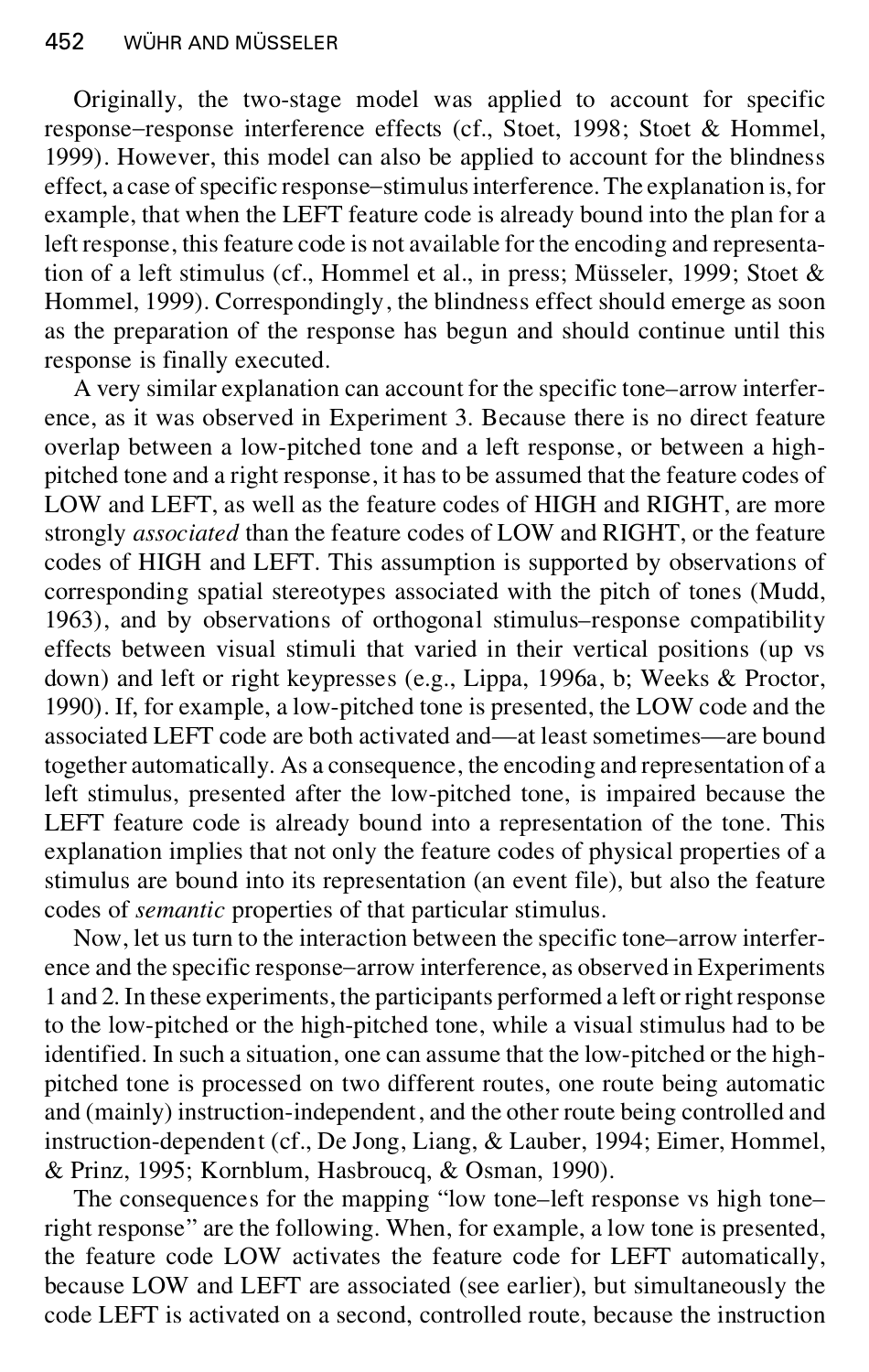demands for a left response. Thus, in this case, the activation via two (parallel) routes converges on the same (LEFT) code, which results in a fast and strong binding of this code into the representation of the response, which means that the encoding of the response-compatible (left) stimulus is impaired, whereas the encoding of the response-incompatible (right) stimulusis not affected. As a result, a strong blindness effect can be observed.

A different situation emerges for the mapping "low tone–right response vs high tone–left response". When, for example, a low tone is presented, the feature code LOW again activates the associated feature code for LEFT automatically, but now—according to the instruction—the code RIGHT is activated on the second, controlled route. The result of this divergent activation of both the LEFT and the RIGHT code is that the LEFT code is—at least sometimes—integrated (bound) into a representation of the tone and that the RIGHT code is always integrated (bound) into a representation of the response. The consequence is that this tone–response mapping leads not only to an impairment of encoding the response-compatible (right) stimulus but also to an impairment of encoding the response-incompatible—but tone-associated— (left) stimulus. As a result, the blindness effect is diminished.

Finally, the two-stage model is also able to account for the effects of unspecific response–stimulus interference (e.g., Experiment 5; Jolicoeur, 1999a). The explanation would be that the process of binding feature codes in one task unspecifically interferes with the concurrent binding of different feature codes in a second task. That is, the preparation of a left response, for example, would also interfere with the encoding of a right stimulus, because in both tasks binding processes have to take place which unspecifically interfere with each other. This explanation is in accordance with the observation that not only the preparation of responses impaired the encoding of visual stimuli, but also the other way round, that is, the encoding of stimuli also impaired the preparation of responses. This was indicated by the increasing error rates in the response task with decreasing SOA, a finding also reported by Jolicoeur (1999a). The present explanation of unspecific response–stimulusinterference is similar to that proposed by Jolicoeur (1999a), because both accounts claim that some process of consolidation of visual stimulus information is impaired by concurrent processing. However, the present account is more precise in localizing the source of that interference. This source is seen in the binding of feature codes in the course of preparing a response, whereas Jolicoeur (1999a, p.  $608$ ) localizes this source in "central processing requiring to perform Task<sub>1</sub>, perhaps response selection".

However, there is one feature of the present data, which is—at first glance at odds with the predictions of the two-stage model. The two-stage model predicts that during the first stage of processing, that is the activation of feature codes, the processing in a concurrent task should benefit, if there is feature overlap between the contents of both tasks. Accordingly, the observed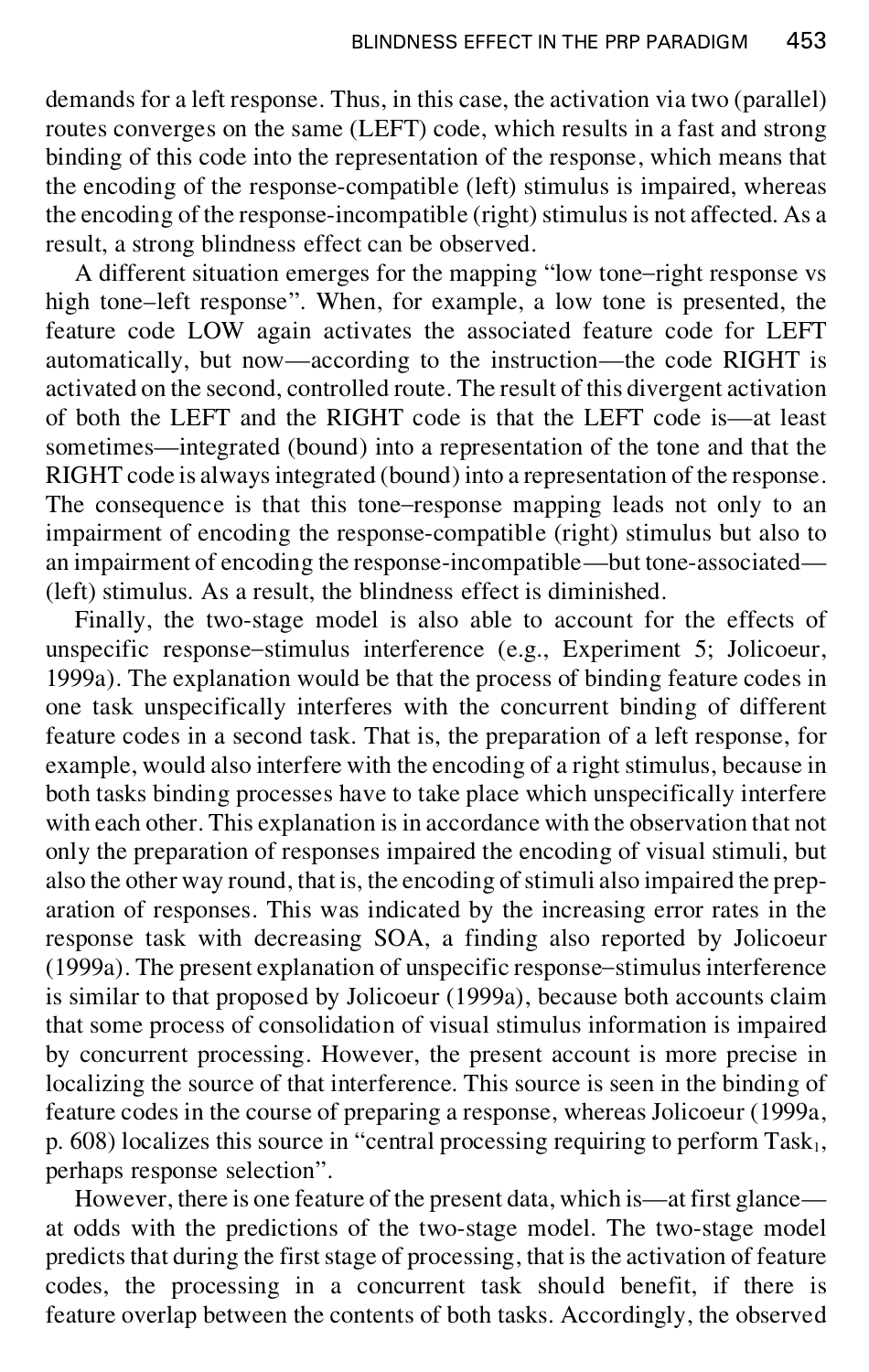impairment in the identification of response-compatible stimuli at intermediate SOAs should have been preceded by an early facilitation in the identification of response-compatible stimuli at short SOAs. This, however, was never observed, even not in Experiment 5, in which early tone–arrow interference should not have played a role.

There is one possible explanation for this failure to find early facilitation in the identification of response-compatible stimuli, as predicted by the two-stage model. This explanation localizes the source of this failure in the fact that only auditory stimuli were used as response cues in the response task. It is well known, however, that auditory stimuli are processed significantly faster than visual stimuli (cf., Welch & Warren, 1986, for an overview on this topic). This means that the actual tone–arrow SOAs in the present experiments rather underestimate the lead in the processing of tones compared to the processing of visual stimuli. As a consequence, even for an SOA of 50 ms between tones and visual stimuli, binding could already have begun in the response task when the processing of the visual stimulus is starting. One implication of this post hoc explanation is that early facilitation in the identification of response-compatible stimuli should be observed in a situation, in which the processing of the response cues is slowed down, for example by using visual response cues. In a recent series of experiments, we obtained evidence for this hypothesis to be correct (Müsseler & Wühr, in press).

### The present findings and the relationship between perception and action

The findings of the present study suggest not only that perception and action might (partially) operate on common cognitive representations but also that some similarities might exist between perceptual encoding and response preparation. It was not only found that the preparation of a (manual) response can affect the visual encoding of a response-compatible stimulus in a specific way, but also that the processing of an auditory stimulus can affect the visual encoding of a tone-associated visual stimulus in a similar way. In addition, it was observed that the processing of a tone and the preparation of a response interacted in their specific influence on the encoding of a visual stimulus. That is, the impairment in encoding a tone-associated visual stimulus and the impairment in encoding a response-compatible stimulus could either amplify or nullify each other, depending on the tone–response mapping in the response task that had to be performed simultaneously with the visual encoding task.

In particular, the interaction between the specific tone–arrow interference effect and the specific response–arrow interference effect supports the notion of a cognitive domain in which the features of stimuli and the features of responses are represented in a supramodal format (cf., MacKay, 1987; Prinz, 1990). Moreover, the similarity between the ways in which the processing of a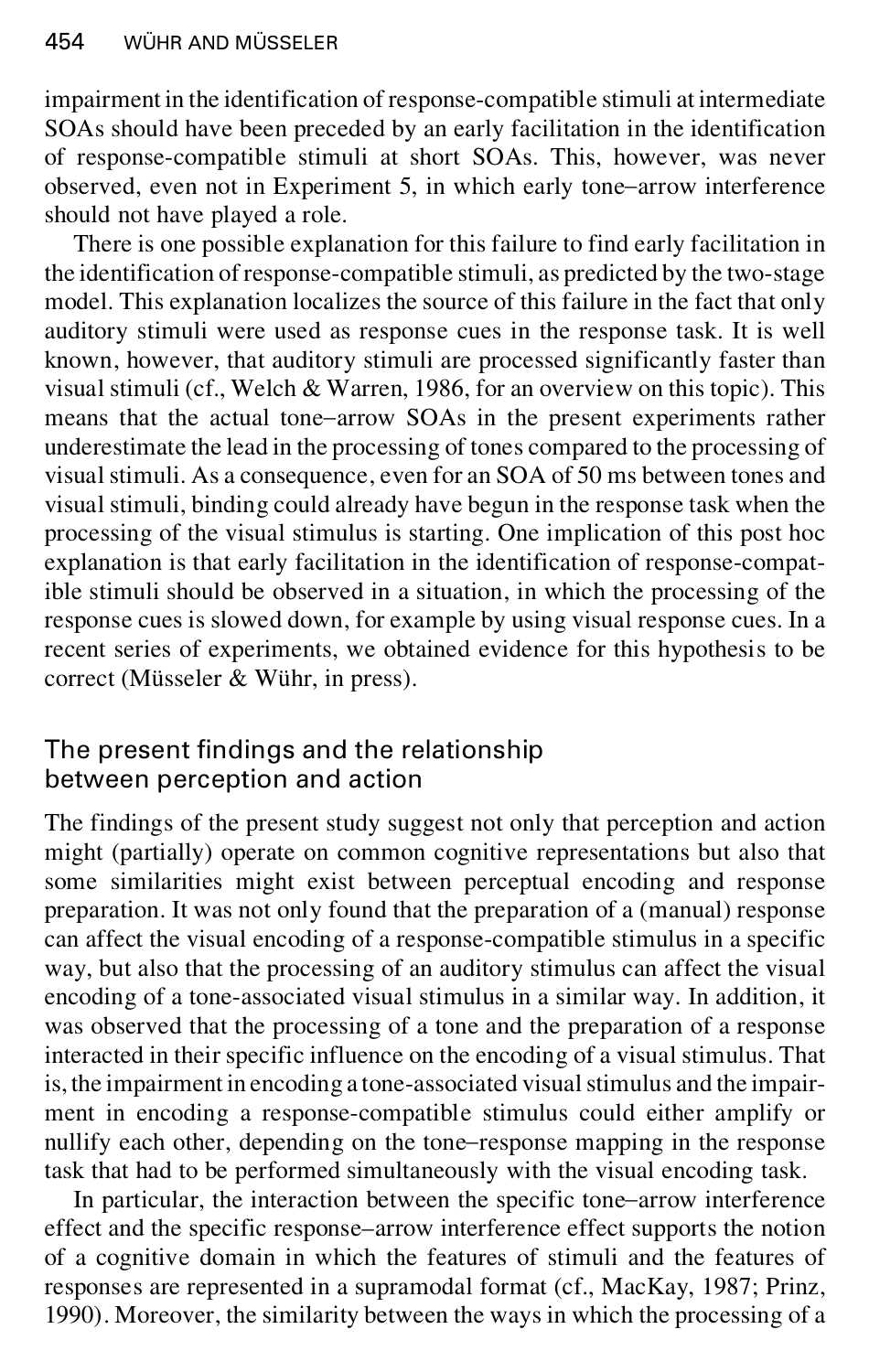tone can affect the encoding of a tone-associated visual stimulus and in which the preparation of a response can affect the encoding of a response-compatible visual stimulus suggests that similar processes might be involved in perception and in response preparation. In particular, it was assumed that the processes of activating and binding cognitive representations(feature codes) were involved in stimulus encoding and in response preparation (cf., Hommel et al., in press; Stoet & Hommel, 1999). The binding of feature codes associated with a tone and the binding of a feature codes associated with a response both lead to similar impairments in encoding a visual stimulus that possesses a feature, whose code is already bound. Thus, perception and action might have more in common than has often been assumed.

### **REFERENCES**

- Arnell, K.,& Duncan,J. (1998). *Substantial interferenc e between response selection and stimulus encoding*. Poster presented at the 39th annual meeting of the Psychonomic Society, Dallas, TX, USA, November.
- Bertelson, P. (1967). The time course of preparation . *Quarterly Journal of Experimental Psychology*, *19*, 272–279.
- Bertelson, P., & Tisseyre, F. (1968). The time course of preparation with regular and irregular foreperiods. *Quarterly Journal of Experimental Psychology*, *20*, 297–300.
- De Jong, R. (1993). Multiple bottlenecks in overlappin g task performance . *Journal of Experi mental Psychology: Human Perception and Performance, 19*, 965–980.
- De Jong, R., Liang, C.C., & Lauber, E. (1994). Conditional and unconditional automaticity: A dual-process model of effects of spatial stimulus–response correspondence . *Journal of Experimental Psychology: Human Perception and Performance*, *20*, 731–750.
- De Jong, R., & Sweet, J.B. (1994). Preparatory strategies in overlapping-tas k performance . *Perception and Psychophysic s*, *55*, 142–151.
- Eimer, M., Hommel, B., & Prinz, W. (1995). S–R compatibility and response selection. *[Acta](http://lindoro.catchword.com/nw=1/rpsv/cgi-bin/linker?ext=a&reqidx=/0001-6918^28^2990L.301[aid=308319]) [Psychologica](http://lindoro.catchword.com/nw=1/rpsv/cgi-bin/linker?ext=a&reqidx=/0001-6918^28^2990L.301[aid=308319])*, *90*, 301–313.
- Greenwald, A.G. (1970). Sensory feedback mechanisms in performance control: With special reference to the ideo-motor mechanism. *Psychological Review*, *77*, 73–99.
- Hoffmann, J. (1993). *Vorhersage und Erkenntnis* [Prediction and knowledge]. Göttingen, Germany: Hogrefe.
- Hommel, B. (1997). Toward an action–concept model of stimulus–response compatibility . In B. Hommel & W. Prinz (Eds.), *Theoretical issues in stimulus–response compatibility* (pp. 281–320). Amsterdam: Elsevier Science.
- Hommel, B., Müsseler, J., Aschersleben , G., & Prinz, W. (in press). The theory of event coding (TEC): A framework for perception and action. *Behavioral and Brain Sciences*.
- Hunt, S.M.J. (1994). MacProbe: A MacIntosh based experimenter's workstation forthe cognitive sciences. *Behavior Research Methods, Instruments and Computers*, *26*, 345–351.
- James, W. (1890). *The principles of psychology*. New York: Holt.
- Jolicoeur, P. (1999a). Dual-task interference and visual encoding. *Journal of Experimental Psychology: Human Perception and Performance*, *25*, 596–616.
- Jolicoeur, P. (1999b). Restricted attention capacity between sensory modalities. *Psychonomic Bulletin and Review*, *6*, 87–92.
- Kahneman, D. (1973). *Attention and effort*. Englewood Cliffs, NJ: Prentice-Hall.
- Karlin, L., & Kestenbaum, R. (1968). Effects of number of alternatives on the psychologica l refractory period. *Quarterly Journal of Psychology*, *20*, 167–178.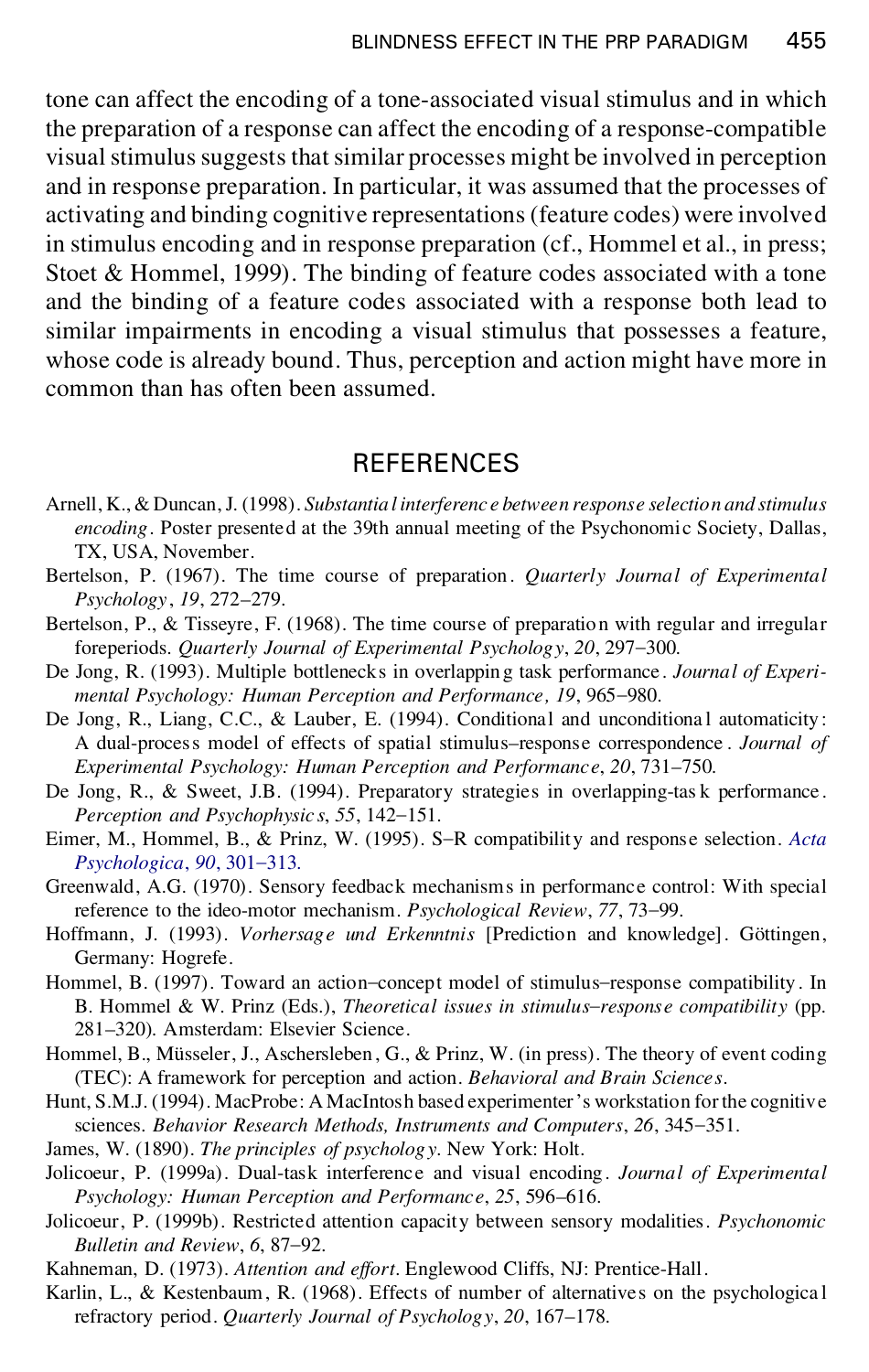- Keele, S.W., & Neill, W.T. (1978). Mechanisms of attention. In E.C. Carterette & M.P. Friedman (Eds.), *Handbook of perception IX: Perceptual processing* (pp. 3–47). New York: Academic Press.
- Kornblum, S., Hasbroucq, T., & Osman, A. (1990). Dimensional overlap: Cognitive basis for stimulus–response compatibility : A model and taxonomy. *Psychological Review*, *97*, 253–270.
- Lippa, Y. (1996a). A referential-codin g explanation for compatibility effects of physically orthogona l stimulus and response dimensions. *Quarterly Journal of Experimental Psychology: Human Experimental Psychology*, *49A*, 950–971.
- Lippa (1996b). *Über die Vermittlung von Wahrnehmung und Handlung, Kompatibilitätseffekte physikalisc h orthogonale r Reiz- und Handlungsdimensione n* [On the mediation of perception and action: Compatibility effects of physically orthogona l stimulus and action dimensions]. Aachen, Germany: Shaker.
- Lotze, H. (1852). *Medicinische Psychologie oder Physiologie der Seele* [Medical psychology or physiology of the soul]. Leipzig, Germany: Weidmann.
- MacKay, D.G. (1987). *The organization of perception and action*. New York: Springer.
- Mudd, S.A. (1963). Spatial stereotypes of four dimensions of pure tone. *Journal of Experimental Psychology*, *66*, 347–352.
- Müsseler, J. (1995). *Wahrnehmung und Handlungsplanun g* [Perception and action planning]. Aachen, Germany: Shaker.
- Müsseler, J. (1999). How independent from action control is perception ? An event-codin g account for more equally-ranke d crosstalks. In G. Aschersleben, T. Bachmann, & J. Müsseler (Eds.), *Cognitive contributions to the perception of spatial and temporal events* (pp. 121–147). Amsterdam: Elsevier Science.
- Müsseler,J., & Hommel,B.(1997a). Blindnessto response-compatibl e stimuli. *Journal of Experimental Psychology: Human Perception and Performance*, *23*, 861–872.
- Müsseler, J., & Hommel, B. (1997b). Detecting and identifying response-compatibl e stimuli. *Psychonomic Bulletin and Review*, *4*, 125–129.
- Müsseler, J., & Prinz, W. (1996). Action planning during the presentatio n of stimulus sequences: Effects of compatible and incompatible stimuli. *Psychological Research*, *59*, 48–63.
- Müsseler, J., Steininger, S., & Wühr, P. (2001). Can actions affect perceptual processing. *Quarterly Journal of Experimental Psychology*, *54A*, 137–154.
- Müsseler, J., & Wühr, P. (in press). Motor-evoke d interferenc e in visual encoding. In W. Prinz & B. Hommel (Eds.), *Attention and performance XIX: Perceptual processing*. Oxford, UK: Oxford University Press.
- Müsseler, J., Wühr, P., & Prinz, W. (2000). Varying the response code in the blindness to response-compatible stimuli. *Visual Cognition*, *7*, 743–767.
- Pashler, H. (1984). Processing stages in overlapping tasks Evidence for a central bottleneck. *Journal of Experimental Psychology: Human Perception and Performance*, *10*, 358–377.
- Pashler, H. (1989). Dissociations and dependencie s between speed and accuracy: Evidence for a two-component theory of divided attention in simple tasks. *Cognitive [Psychology](http://lindoro.catchword.com/nw=1/rpsv/cgi-bin/linker?ext=a&reqidx=/0010-0285^28^2921L.469[aid=289918])*, *21*, [469–514.](http://lindoro.catchword.com/nw=1/rpsv/cgi-bin/linker?ext=a&reqidx=/0010-0285^28^2921L.469[aid=289918])
- Pashler, H. (1994). Dual-task interferenc e in simple tasks: Data and theory. *Psychological Bulletin*, *116*, 220–244.
- Prinz, W. (1990). A common-coding approach to perception and action. In O. Neumann & W. Prinz (Eds.), *Relationships between perception and action* (pp. 167–201). Berlin, Germany: Springer.
- Prinz, W. (1997). Perception and action planning. *European Journal of Cognitive Psychology*, *9*, 129–154.
- Simon, J.R., Mewaldt, S.P., Acosta, E., & Hu, J.M. (1976). Processing auditory information: Interaction of two population stereotypes. *Journal of Applied Psychology*, *61*, 354–358.